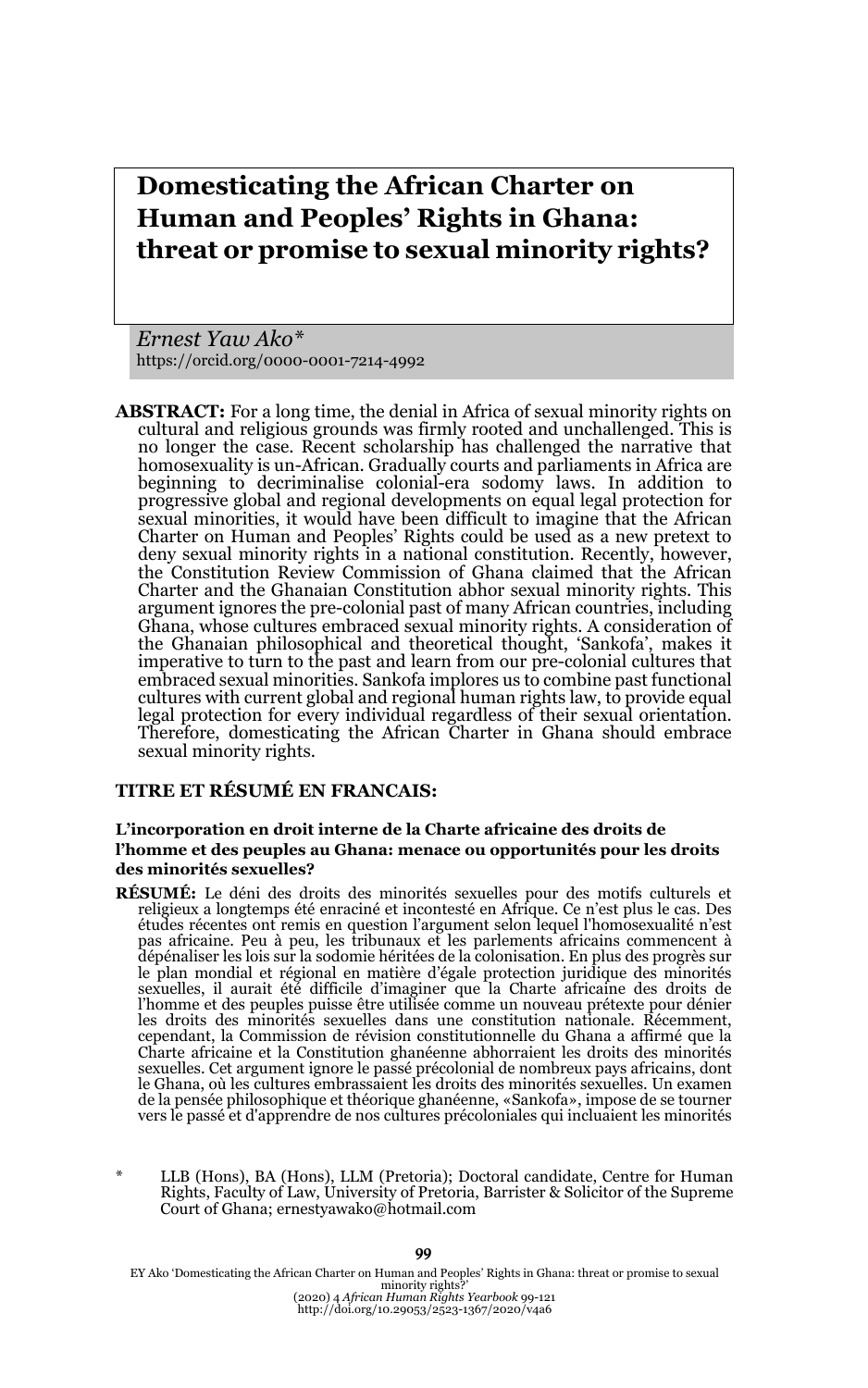100 *Ako/Domesticating the African Charter in Ghana: threat or promise to sexual minority rights?*

sexuelles. Sankofa appelle à combiner les cultures fonctionnelles du passé avec le droit universel et régional actuel des droits de l'homme, afin de fournir une protection juridique égale à chaque individu quelle que soit son orientation sexuelle. Par conséquent, l'incorporation en droit interne de la Charte africaine au Ghana devrait inclure les droits des minorités sexuelles.

**KEY WORDS:** African Charter on Human and Peoples' Rights, sexual minority rights, sexual orientation, Ghana, sodomy laws

#### **CONTENT:**

| $\mathcal{P}$  | Constitutional Review Commission of Ghana: background and            |  |
|----------------|----------------------------------------------------------------------|--|
|                |                                                                      |  |
| 3              |                                                                      |  |
| $\overline{4}$ | The African human rights architecture and sexual minority rights 109 |  |
| 5              |                                                                      |  |
|                |                                                                      |  |
|                |                                                                      |  |

### **1 INTRODUCTION**

In today's world, where international human rights protection has gained utmost importance, almost every international human rights instrument arguably protects the rights of every person regardless of their sexual orientation.1 International human rights treaty monitoring bodies have interpreted treaties to give effect to sexual minority rights.

- 1 The term 'sexual orientation' is used in this paper to mean 'how one relates to men or women'. The paper also uses the term as conceived by Waaldjik as 'the main generic term used to cover homosexuality, heterosexuality, and bisexuality' in International and European Law. See K Waaldjik 'The right to relate: a lecture on the importance of orientation in comparative sexual orientation law' (2013) 24 *Duke Journal of Comparative and International Law* 161 at 163. In this regard, every person has a sexual orientation, be it homosexual (relating sexually to persons of the same sex), heterosexual (relating sexually to persons of the opposite sex) or bisexual (relating sexually to persons of the same sex and the opposite sex).
- 2 See for instance Communication 488/1992, *Toonen v Australia*, Merits, UNHR Committee (31 March 1994) UN Doc CCPR/C/50/D/488/1992. The Human Rights Committee held for the first time that the ICCPR prohibited discrimination on grounds of sexual orientation, holding that 'sex' in arts 2(1) and 26 included 'sexual orientation' para 8.7; Communication 338/2008 *Uttam Mondal v Sweden* Committee Against Torture (CAT) (23 November 2011). The CAT held at para 7.8 that Sweden's intention to deport a gay man to Bangladesh would constitute a breach of art 3 of the convention against torture; General Comment No 35 - article 9 (liberty and security of person) Human Rights Committee CCPR/C/GC/35, 16 December 2014, emphasises that every person including LGBT persons are entitled to liberty and security of their person; Resolution 275: 'Resolution on protection against violence and other human rights violations against persons on the basis of their real or imputed sexual orientation or gender identity' The African Commission on Human and Peoples' Rights (the African Commission), meeting at its 55th Ordinary Session held in Luanda, Angola, from 28 April to 12 May 2014 condemned violence against sexual minorities; the African Commission has also stated in passing in at least three cases that did not determine sexual orientation issues that the right to equality in art 2 of the African Charter which prohibits discrimination could include other grounds not mentioned in the Charter such as sexual orientation. See the cases of *Zimbabwe Human Rights NGO Forum v Zimbabwe* (2006) AHRLR 128 (ACHPR 2006) para 169; *Purohit and Another v The Gambia* (2003) AHRLR 96 (ACHPR 2003) para 49; and *Bissangou v Republic of Congo* (2006) AHRL 80 (ACHPR 2006) para 69.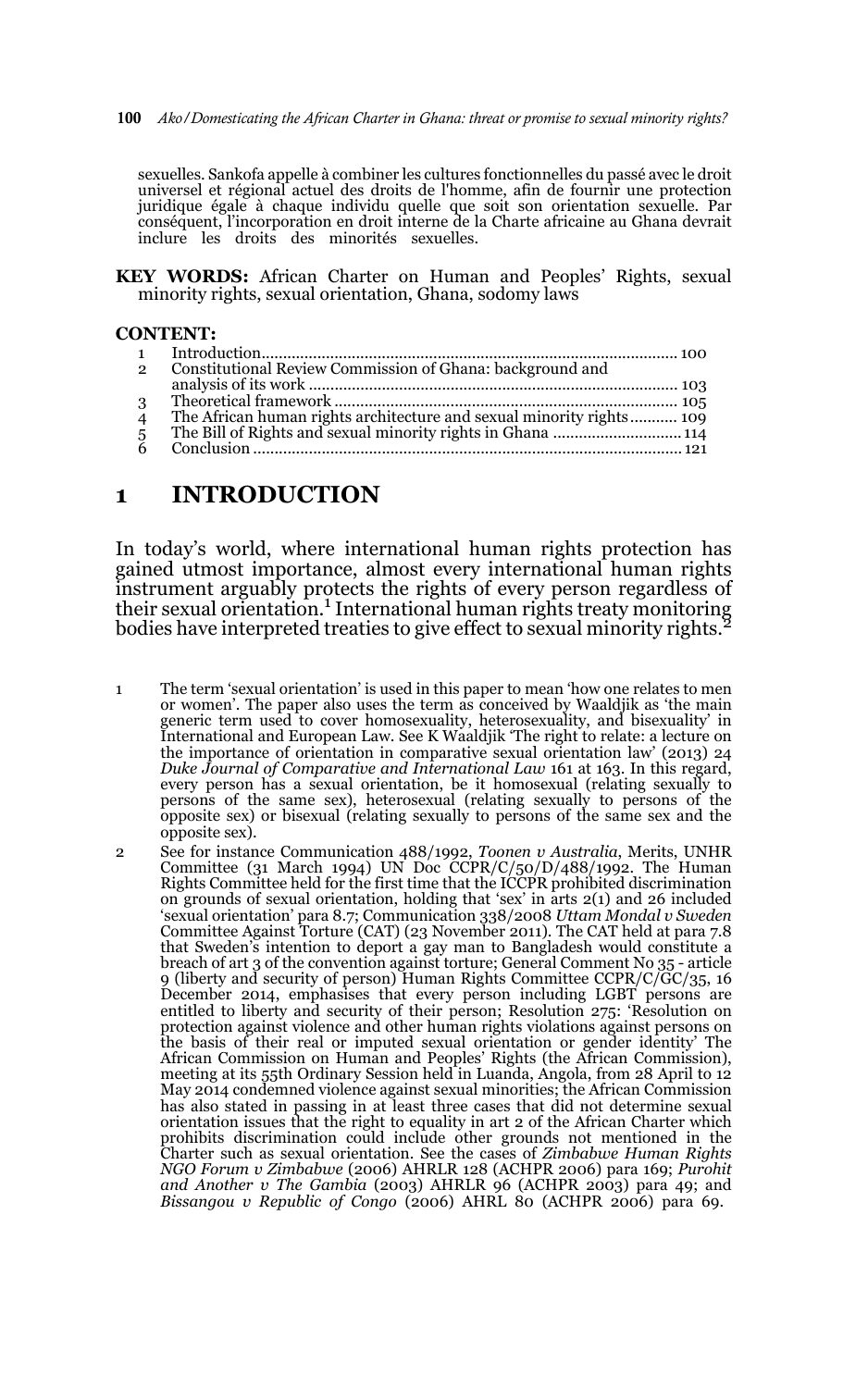States or their representatives at global and regional political forums have passed resolutions and issued statements observing the need to protect the rights of sexual minorities<sup>3</sup> and urging other states to  $\alpha$  decriminalise sodomy laws.<sup>4</sup> Domestic laws<sup>5</sup> and courts<sup>6</sup> have also embraced sexual minority rights and declared sodomy laws as unconstitutional. Given the progressive development of human rights protection at global, regional, and domestic level irrespective of a person's sexual orientation, not many would have thought that a constitutional review commission would contend that a regional human rights treaty abhors sexual minority rights.<sup>7</sup>

Recently, however, the Constitution Review Commission (CRC) of Ghana8 recommended that the amendment of the 1992 Constitution of Ghana should emulate the African Charter on Human and Peoples' Rights (African Charter), which abhors consensual same-sex relationships, and not include provisions to protect sexual minority rights expressly.

- 3 The term 'sexual minorities is used in this paper to denote 'people whose preferences, intimate associations, lifestyles or other forms of personal identity or expression actually or imputed derogate from a dominant normative-heterosexual paradigm'. Also, 'rights of sexual orientation and rights of sexual minorities denote (interchangeably) rights against discrimination on the basis of sexual orientation', see E Heinze *Sexual orientation: a human right An essay in*<br>*international human rights law* (1995) 61. The acronym 'LGBT' is also used in<br>this paper in the sense in which it is used worldwide to mean lesbia bisexual, and transgender, but not in any cultural context. See F Viljoen<br>International human rights law in Africa (2012) 259; See also J Oloka-Onyango<br>'Debating love, human rights and identity politics in East Africa: the Uganda and Kenya' (2015) 15 *African Human Rights Law Journal* 28 at 31, who contends that the term LGBT is 'rooted in culturally-specific norms and values that are not necessarily shared by African people'.
- 4 See for instance Resolution 275 (n 2); Resolution A/HRC/RES/17/19 Human Rights Council Seventeenth session agenda item 8 entitled 'human rights, sexual orientation and gender identity' (14 July 2011) para 1. The resolution was adopted by a 23 to 19 vote appointing the High Commissioner for Human Rights to conduct a study into the prevalence of violence against sexual minorities globally; See also Joint statement on sexual orientation & human rights delivered by New Zealand at the Commission on Human Rights, March 2005 noting the sensitive nature of sexual orientation and human rights yet determined together with other states to ensure protection for sexual minorities, available at https://arcinternational.net/global-advocacy/sogi-statements/2005-joint-statement/ (accessed 23 June 2020).
- 5 Constitution of the Republic of South Africa sec 9(3).
- 6 *National Coalition for Gay and Lesbian Equality v Minister of Justice* 1999 (1) SA 6 (CC); *Letsweletse Motshidiemang v Attorney General & Legabibo (Amicus Curiae)* MAHGB – 000591-16; *Navtej Singh Johar and Others versus Union of India Thr Secretary Ministry of Law and Justice* Writ Petition (Criminal) No 76 of 2016.
- 7 The recommendations of the CRC are yet to be implemented but there is no indication that this position has changed. Homophobic rhetoric is on the increase and politicians have threatened to pass laws with stiffer punishment for same-sex sexual activity.
- 8 The Constitution Review Commission was appointed under Constitutional Review Commission of Inquiry Instrument 2010 (CI 64) with a mandate to collect the submissions of Ghanaians with a view to making proposals for the amendment of the 1992 Constitution of Ghana.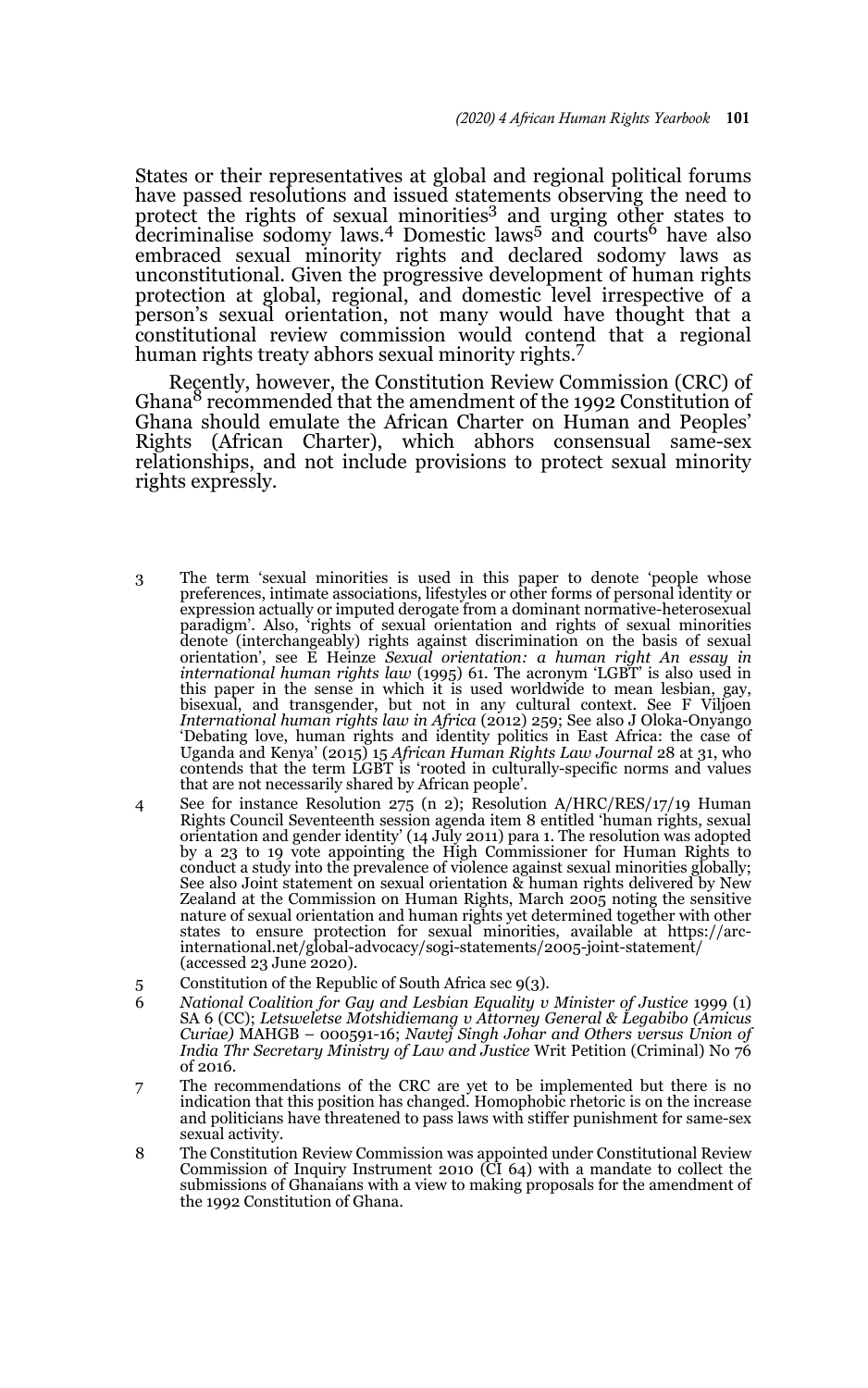This article argues that the African Charter embraces the rights of all persons regardless of their sexual orientation.9 Uncritically accepting the view that the African Charter and the 1992 Constitution of Ghana do not protect sexual minority rights legitimises ongoing human rights violations against sexual minorities such as forced anal examinations, harassment, assault, killings and other forms of violence.10 It will also embolden African states to continue criminalising and re-criminalising consensual same-sex conduct on the basis that it is alien to African cultural values. Failing to correct the impression that the African Charter abhors sexual minority rights will also empower other organs of the African Union (AU) to request other independent bodies of the AU to 'consider' their relationship with human rights defenders based on 'African culture'. Arguably, criminalisation of same-sex sexual acts constitutes 'dignity taking',11 and the only way to restore this dignity of the human person is to decriminalise consensual same-sex acts. Therefore, the statement of the CRC potentially undermines global, regional, and domestic efforts to restore dignity to many who have been denied it by state and nonstate actors.

After this introduction, the article proceeds as follows: Part 2 discusses the CRC's findings, recommendations, and the government White Paper issued to accept its recommendations. Part 3 examines the concept of Sankofa as a theoretical framework to examine the paper. Next, the article argues that the African Charter embraces sexual minority rights.<sup>12</sup> Part 5 argues that given Ghana's history, bill of rights and commitment to international human rights, it is imperative that it embraces sexual minority rights. Part 6 concludes the paper with some reflections on the critical points canvassed in the paper.

- 9 R Murray & F Viljoen 'Towards non-discrimination on the basis of sexual orientation: the normative basis and procedural possibilities before the African Commission on Human and Peoples' Rights and the African Union' (2007) 29 *Human Rights Quarterly 86 at 92-97; See also Resolution 275 (n 2).*
- 10 Human Rights Watch 'No choice but to deny who I am' violence and discrimination against LGBT people in Ghana' (2018); RA Atuguba 'Homosexuality in Ghana: morality, law, human rights' (2019) 12 *Journal of Politics and Law* 113 117-118.
- 11 A Shaw 'From disgust to dignity: criminalisation of same-sex conduct as a dignity taking and the human rights pathways to achieve dignity restoration' (2018) 18 *African Human Rights Law Journal* 684.
- 12 The Yogyakarta Principles 'Principles on the application of international human rights law in relation to sexual orientation and gender identity' adopted in Yogyakarta Indonesia in March 2007; See also The Yogyakarta Principles plus 10 'Additional principles and state obligations on the application of international human rights law in relation to sexual orientation, gender identity, gender expression and sex characteristics to complement the Yogyakarta principles' adopted on 10 November 2017 in Geneva. These principles emphasise that sexual minority rights are not a new set of rights. They are existing rights in core international human rights treaties as applied to LGBT persons.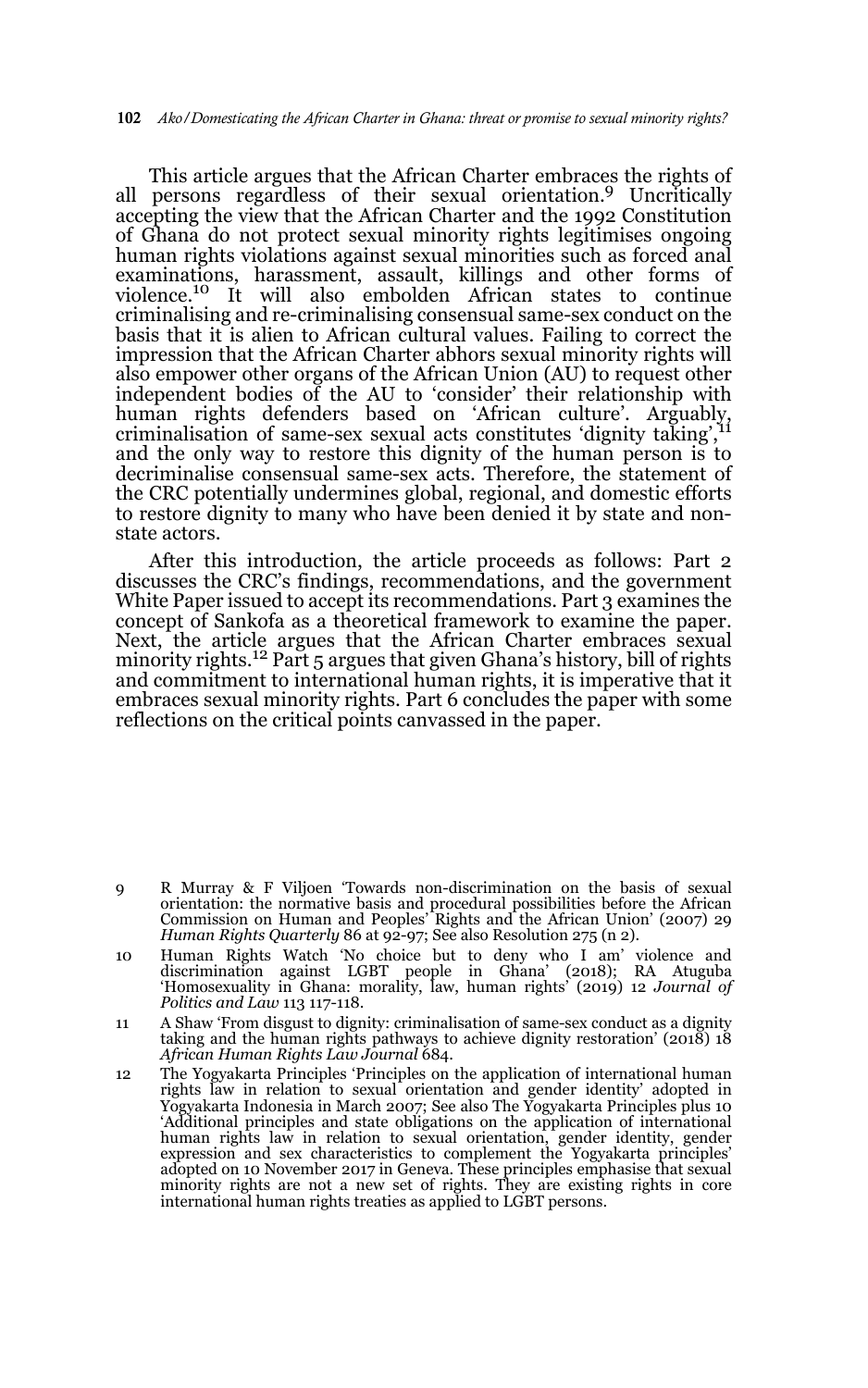## **2 CONSTITUTIONAL REVIEW COMMISSION OF GHANA: BACKGROUND AND ANALYSIS OF ITS WORK**

After calls by civil society organisations, political parties, and ordinary citizens for the 1992 Constitution to be revised, the Ghanaian government established a Constitution Review Commission (CRC) on 11 January 2010.13 The CRC was mandated to appraise the 1992 Constitution of Ghana and gauge the views of Ghanaians relating to 'strengths and weaknesses of the [1992] Constitution'.14 The terms of reference noted further that the CRC should 'articulate the concerns of the people of Ghana on amendments that may be required for a comprehensive review of the 1992 Constitution'.15 The terms of reference noted further that the CRC was empowered to 'make recommendations to the government for consideration and provide a draft bill for possible amendments to the 1992 Constitution of Ghana'.<sup>16</sup> The President swore-in the nine-member CRC which comprised lawyers, academics, traditional rulers, a legal drafting consultant and other members of the private sector on 11 January 2010 to execute their mandate for two years.17 The CRC had an Executive Secretary and principal researcher who was in charge of the research and its daily affairs, supported by other staff.

Guided by its terms of reference, the CRC sought the views of Ghanaians both home and abroad through town hall meetings and received oral and written submissions on crucial amendments to the Constitution. The CRC also accessed submissions through nontraditional forms of media and interacted with millions of Ghanaians through its face to face meetings and online access to submissions.18 It received and utilised 83,161 submissions from Ghanaians calling for amendments of specific areas of the Constitution.<sup>19</sup> In all, the CRC grouped the issues to be addressed under 13 chapters and subsequently suggested 41 amendments to the Constitution.

The CRC made various findings and recommendations for the adoption by the government. One of the critical findings and recommendations relates to chapter 5 of the 1992 Constitution of Ghana that contains the bill of rights. The CRC made a general finding that throughout its interactions, Ghanaians did not want to amend the bill of rights unless this was to improve or add to the human rights provisions in the Constitution. Apart from this general

- 18 Constitution Review Commission report (n 13) 34.
- 19 As above.

<sup>13</sup> Report of the Constitutional Review Commission of Ghana 'From a political to a developmental constitution' (Constitution Review Commission report) (2011) 1 8.

<sup>14</sup> Constitution Review Commission report (n 13) 10.

<sup>15</sup> As above.

<sup>16</sup> As above.

<sup>17</sup> As above.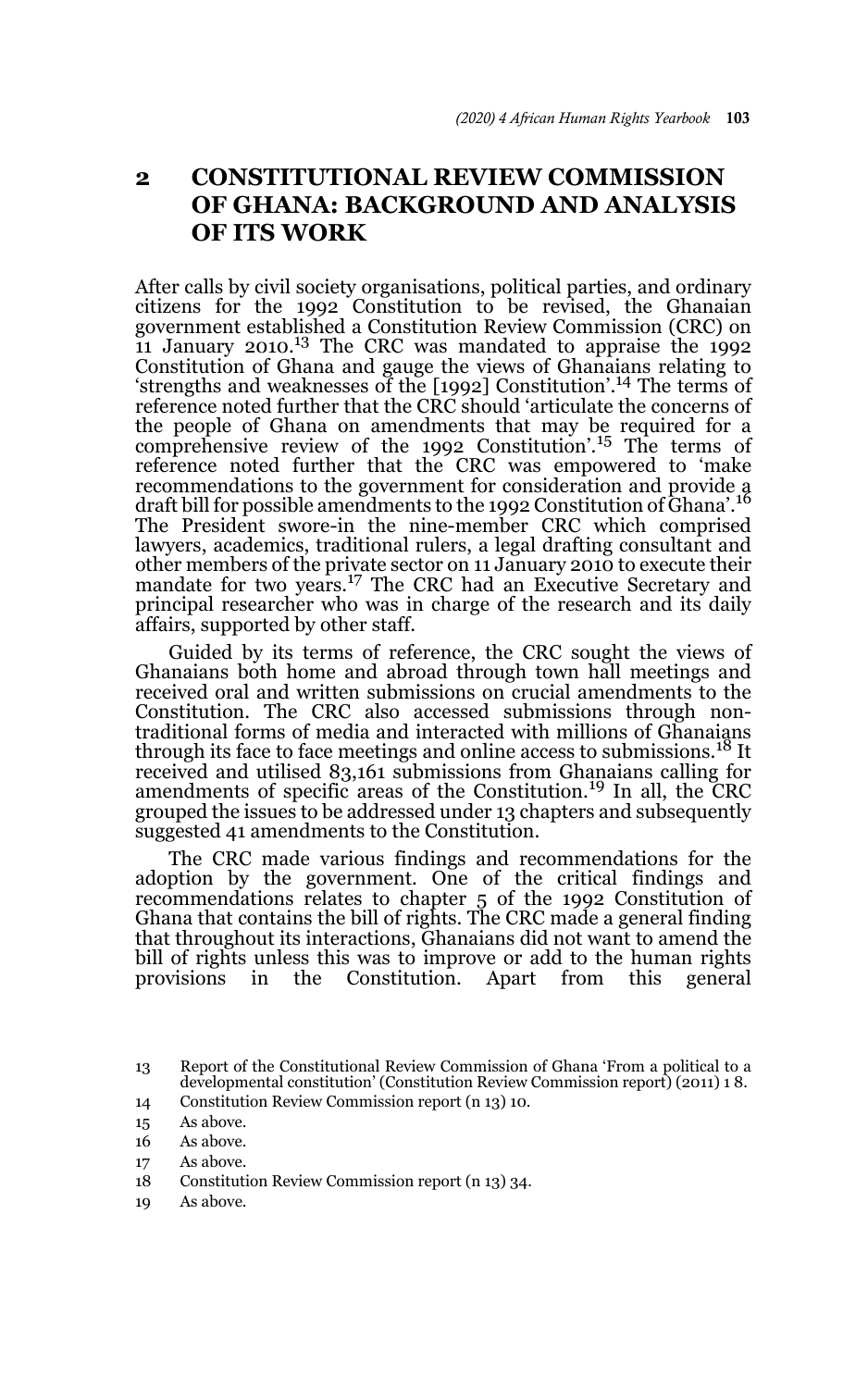recommendation relating to fundamental human rights protections, the CRC also made specific findings and recommendations.

The first was on the right to equality and freedom from discrimination. On this issue, it noted that one of the grounds for which people had made submissions to the CRC to consider was to include 'sex' and 'sexual orientation' into the prohibited grounds of discrimination in the Constitution.20 Among the submissions received by the CRC, some noted that 'sex' and 'sexual orientation should be included in the discrimination clause to 'avoid possible discrimination on account of biological differences between men and women'.21 Those who opposed references to 'sex' and 'sexual orientation' did so 'to ensure that it is not interpreted to recognise homosexuality in Ghana'.22 Based on these submissions, the CRC made an interesting finding and observation.<sup>23</sup> Without citing any authority to back its claim, it stated that 'the Commission finds that the framers of the 1992 Constitution of Ghana substituted 'sex' (which was in the 1979 Constitution) with 'gender' for the following purpose: to ensure the recognition of the natural/biological state of a woman and a man'.<sup>24</sup> The CRC observed further that yielding to a section of Ghanaians to insert 'sex' to the anti-discrimination clause 'would add to the legal arsenal of those who argue that the Constitution abhors discrimination on the grounds of sexual orientation'.25 This aspect of the CRC's observation is problematic because it starts from a position that the Constitution should not protect the rights of a segment of society, therefore entrenching the belief that the state endorses discrimination against sexual minorities. Thus, any reference to 'sex' or 'sexual orientation' should be discarded.

The second finding and recommendation of the CRC dealt with whether the Constitution should recognise lesbian and gay rights. The CRC noted that it received 'a few submissions from persons wanting the Constitution to recognise the rights of homosexuals in the Constitution. However, the overwhelming majority of the submissions were to the effect that homosexuality should not be recognised by the Constitution'.26 Commenting on the submissions received, the CRC observed that there was an overwhelming number of people who reckoned that there should be 'non-recognition of the right to sexual orientation for homosexuals',<sup>27</sup> and that 'in recent times gay and lesbian issues have taken centre stage in Ghana'.<sup>28</sup>

- 20 Constitution Review Commission report (n 13) 652.
- 21 Constitution Review Commission report (n 13) 653.
- 22 As above.
- 23 As above.
- 24 As above.
- 25 As above.
- 26 Constitution Review Commission report (n 13) 654-655.
- 27 Constitution Review Commission report (n 13) 656.
- 28 As above.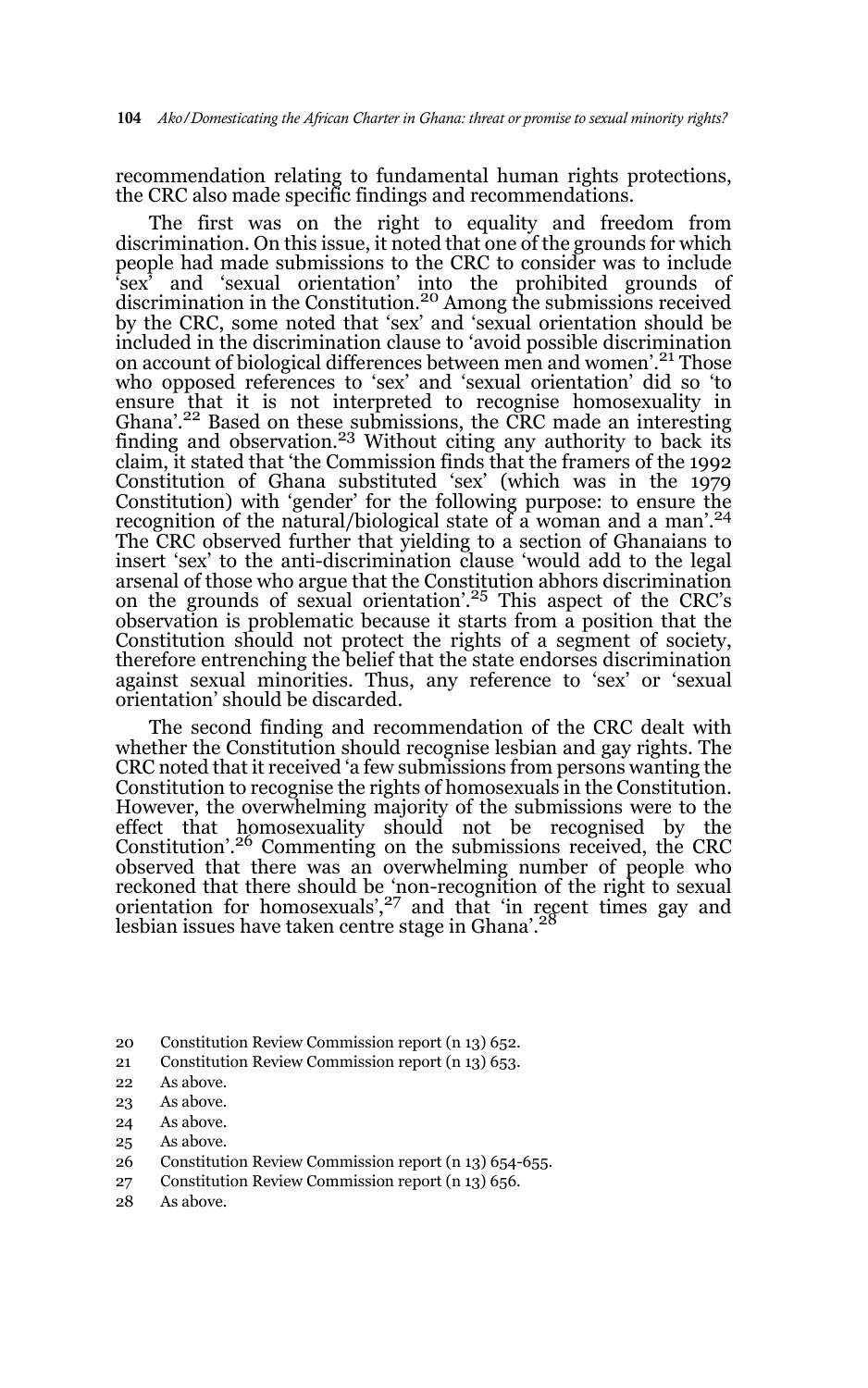Perhaps the most significant finding and observation of the CRC is captured in paragraphs 125 and 126 of the report. At paragraph 125 it noted as follows:<sup>29</sup>

The Commission finds that in any case, it would be neither necessary nor advisable for the Constitution Review Commission to attempt to deal with this complicated issue at this time. It is very probable that a proposal to give some recognition to same-sex relationships in Ghana at this stage will be condemned by a large section of the population in the country - mainly on religious and cultural grounds. On the other hand, a suggestion to introduce a provision in the Constitution expressly excluding same-sex marriages in Ghana would be [clearly] seen by many people in the country and outside of it as a reactionary move not worthy of a progressive state.

### The CRC made further observations: <sup>30</sup>

The Commission finds that Ghana's human rights are situated in the African Charter on Human and Peoples' Rights. This Charter provides in the preamble that human rights take 'into consideration the virtues of their (The Africans') historical tradition and the values of African civilisation'. The Charter says further that the individual who seeks his or her human rights to be protected has the responsibility to protect the social and cultural values of the society: 'the individual shall also have the duty to preserve and strengthen positive African values in his relations with other members of the society, in the spirit of tolerance, dialogue and consultation and, in general, to contribute to the promotion of the moral well-being of society. Arguably homosexuality could be an example of a situation where the desire of an individual to have sex with a person of the same sex should not be recognised as long as that practice fails to sit with the socio-cultural values of the society in which the individual finds himself.

After making these findings, the CRC recommended that 'the legality or otherwise of homosexuality be decided by the Supreme Court if the matter comes before the court'.<sup>31</sup> The above findings and recommendations of the CRC implicate the African Charter, the Constitution of Ghana and their compatibility with sexual minority rights. This paper analyses these parts of the CRC's report, but first, I examine the theoretical framework for the paper.

## **3 THEORETICAL FRAMEWORK**

This study situates the compatibility of sexual minority rights with the African Charter and the Ghanaian Constitution in the context of Ghanaian and African philosophical thought of 'Sankofa', which means 'go back for it'.32 Sankofa is a traditional Ghanaian symbol of the Akan speaking people,<sup>33</sup> of a 'mythical bird flying forward with its head

- 29 Constitution Review Commission report (n 13) 656.
- 30 Constitution Review Commission report (n 13) 656-657.
- 31 Constitution Review Commission report (n 13) 657.
- 32 JET Kuwornu-Adjaottor and others 'The philosophy behind some Adinkra symbols and their communicative values in Akan' (2016) 7 *Philosophical Papers and Review* 22.
- 33 Akan is a dominant umbrella language group in Ghana with many dialects such as Fante, Asante, Akuapem and many others. It is spoken by over half of the population in Ghana and used as a medium of trade in almost all the regional capitals of Ghana. See Kuwornu-Adjaottor and others (n 32) 24.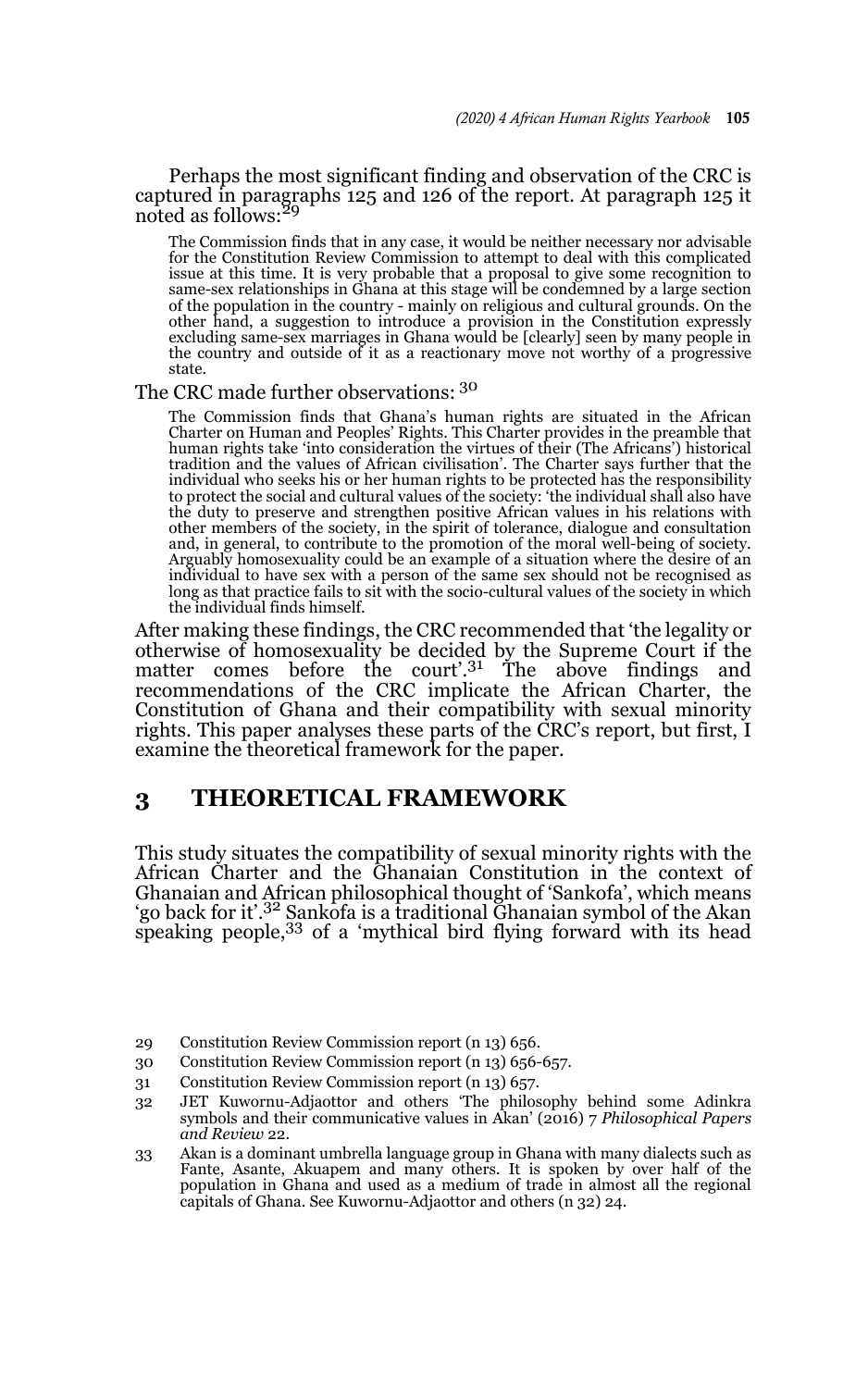turned backwards',34 with an egg in its mouth which 'represents the "gems," or knowledge, of the past upon which wisdom is based. It also signifies the generation to come that will benefit from that wisdom'.<sup>35</sup> The mythical bird is also a philosophy, a way of life and a form of communicating Akan ideas,<sup>36</sup> 'religious, aesthetic and cultural values'.37 When expressed as an Akan proverb, *'se wo were fi na wosankofa a yenkyi'*, 38 it means 'it is not wrong or shameful to go back for something you have previously forgotten'. Thus, the Akans believe that the wisdom of their forebears is critical to understanding their history, navigating the present and carving out a future based on an accurate representation of their culture and who they are as a people. Therefore, 'the Akan people are of the opinion that the past serves as a guide when planning for the future and obtaining wisdom of the past enables planning for a stronger future'.39

From the ground-breaking work of Appiagyei-Atua, we learn that the Akans through proverbs, folklore and symbols like Sankofa reflect Akan philosophy and contribution to the concept of human rights.<sup>40</sup> Some of these rights, in Akan philosophy and culture, include the right to life, freedom of speech and expression. Inherent in the right to life, is the right to human dignity and the freedom of the individual in such a cultural setting to claim their 'individuality' and achieve their full potential in a society that also realised communitarian values. Ngwena also observes that embracing sexual diversity that includes same-sex sexual relationships is part of our 'Africanness'.<sup>41</sup> Other scholars confirm that various African cultures accepted and embraced same-sex<br>sexuality during the pre-colonial era.<sup>42</sup> Therefore, while Africans valued heterosexual relationships that produced children that continued the generations of people, it still accepted and valorised consensual same-sex relationships as a significant part of society for purposes of war, abundant farming yield and the expression of the

- 34 KP Quan-Baffour 'The wisdom of our forefathers: Sankofaism and its educational lessons for today' (2008) 7 *Journal of Educational Studies* 22 at 25.
- 35 A K Beale 'Daring to create change agents in physical education: the Sankofa philosophy' (2013) 84 *Journal of Physical Education, Recreation & Dance* 7.
- 36 K Gyekye *African cultural values: an introduction* (2002) 125.
- 37 J Nkansah-Obrempong 'Visual theology the significance of cultural symbols, metaphors and proverbs for theological creativity in the African context: a case study of the Akan of Ghana' (2002) 5 *Journal of African Christian Thought* 38 at 39.
- 38 Quan-Baffour (n 34) 25.
- 39 J Slater 'Sankofa the need to turn back to move forward: addressing reconstruction challenges that face Africa and South Africa today' (2019) 45 *Studia Historiae Ecclesiasticae* 1.
- 40 K Appiagyei-Atua 'Contribution of the Akan philosophy to the conceptualisation of African notions of human rights' (2000) *33 Constitutional and International Law Journal of South Africa* 165.
- 41 C Ngwena *What is Africanness? Contesting nativism in race, culture, and sexualities* (2018).
- 42 M Epprecht 'Bisexuality and the politics of normal in African ethnography' (2006) 48 *Anthropologica* 187 at 190-192; O Ambani 'A triple heritage of sexuality? Regulation of sexual orientation in Africa in historical perspective' in S Namwase & A Jjuuko (eds) *Protecting the human rights of sexual minorities in contemporary Africa* (2017) 14 at 23-24.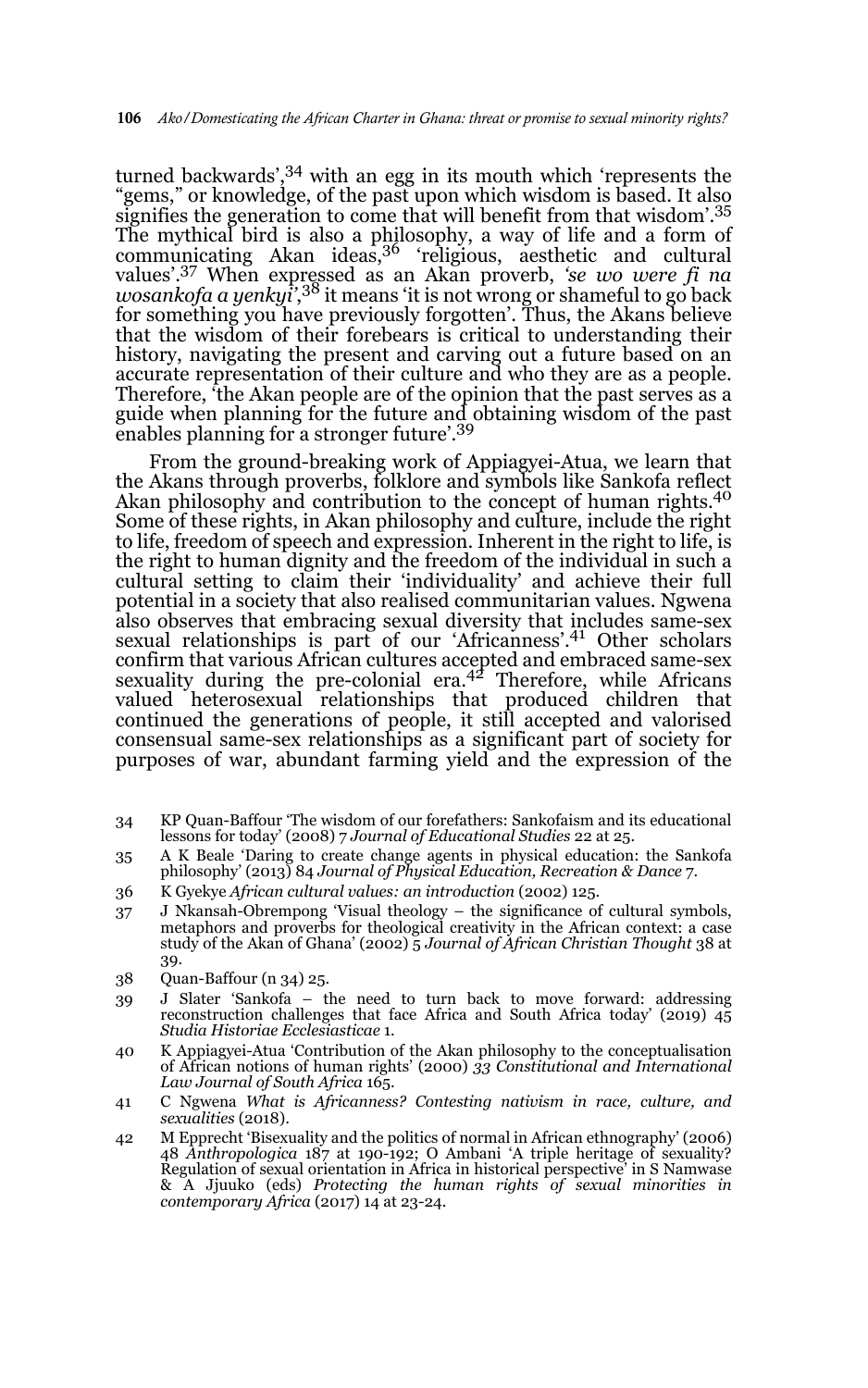diverse nature of humanity.43 In the Ghanaian context, same-sex relationships existed before, during and even after colonialism had officially ended.44 Pre-colonial Ghanaian cultures had elaborate laws governing their societies, some of which categorised certain sexual conduct as offences against the community, but did not punish consensual same-sex conduct.45 Colonialism introduced 'unnatural carnal knowledge' laws to punish consensual same-sex relationships.<sup>46</sup> Thus, the theory or concept of Sankofa implores us to revisit our precolonial past and take lessons from our culture 'to serve as a guide for planning the future'.47 It is also an opportunity to embrace contemporary developments into our Ghanaian and African cultures, taking cognisance of the past that our forebears laboured to build.<sup>48</sup>

Scholars have used Sankofa theory to emphasise the need to return to the functional aspects of African tradition and culture that existed in the past to serve as a guide for a better future. The theory has been used<br>in the context of education<sup>49</sup> to emphasise the need to decolonise the educational curriculum to depart from an education that reflects the ideals of the West to one that encapsulates African values and needs.<sup>50</sup> It emphasises the salient aspects of the Sankofa theory such as 'humaneness, respect for life and human dignity'.<sup>51</sup> The theory has  $r_{\text{at}}$  and  $r_{\text{at}}$  issues in mental health, $5^2$  used as a cultural framework to

- 43 JO Ambani 'A triple heritage of sexuality? Regulation of sexual orientation in African in historical perspective' in S Namwase & A Jjuuko (eds) (2017) *Protecting the human rights of sexual minorities in contemporary Africa* 14.
- 44 N Ajen 'West African homoeroticism: West African men who have sex with men' in SO Murray & W Roscoe (eds) *Boy-wives and female husbands studies in African homosexualities* (1998) 129; I Signorini 'Agonwole Agyale: the marriage between two persons of the same sex among the Nzema of southwestern Ghana' (1973) 2 *Journal de la sociétés des africanistes* 221; SO Dankwa 'The one who first says I love you: same-sex love and female masculinity in postcolonial Ghana' (2011) 14 *Ghana Studies* 223; SO Dankwa (2009) 'It's a silent trade: female samesex intimacies in post-colonial Ghana' (2009) 17 *Nordic Journal of Feminist and Gender Research* 192; WF Mohammed 'Deconstructing homosexuality in Ghana' in SN Nyeck (ed) *Routledge handbook of queer African studies* (2020) 167 169- 170.
- 45 JM Sarbah *Fanti customary laws: a brief introduction to the principles of the native laws and customs of the Fanti and Akan sections of the Gold Coast with a selection of the cases thereon decided in the law courts* (1897); RS Rattray *Ashanti law and constitution* (1929); GBN Ayittey *Indigenous African institutions* (2006).
- 46 See Criminal Offences Act, Act 29, 1960 first enacted as Ordinance no 12 of 1892 which criminalised 'unnatural carnal knowledge'. See JS Read 'Ghana: the Criminal Code, 1960' (1962) 11 *International and Comparative Law Quarterly* 272.
- 47 Appiagyei-Atua (n 40) 168.
- 48 As above.
- 49 Quan-Baffour (n 34). See also MO Ajei 'Educating Africans: perspectives of Ghanaian philosophers' (2018) 19 *Phronimon* 1.
- 50 Quan-Baffour (n 34) 26.
- 51 Quan-Baffour (n 34) 28.
- 52 B Adomako and others 'Sankofa: understandings of culture and its relevance for mental health provision in Ghana' (2016) 6 *Research on Humanities and Social Sciences* 232.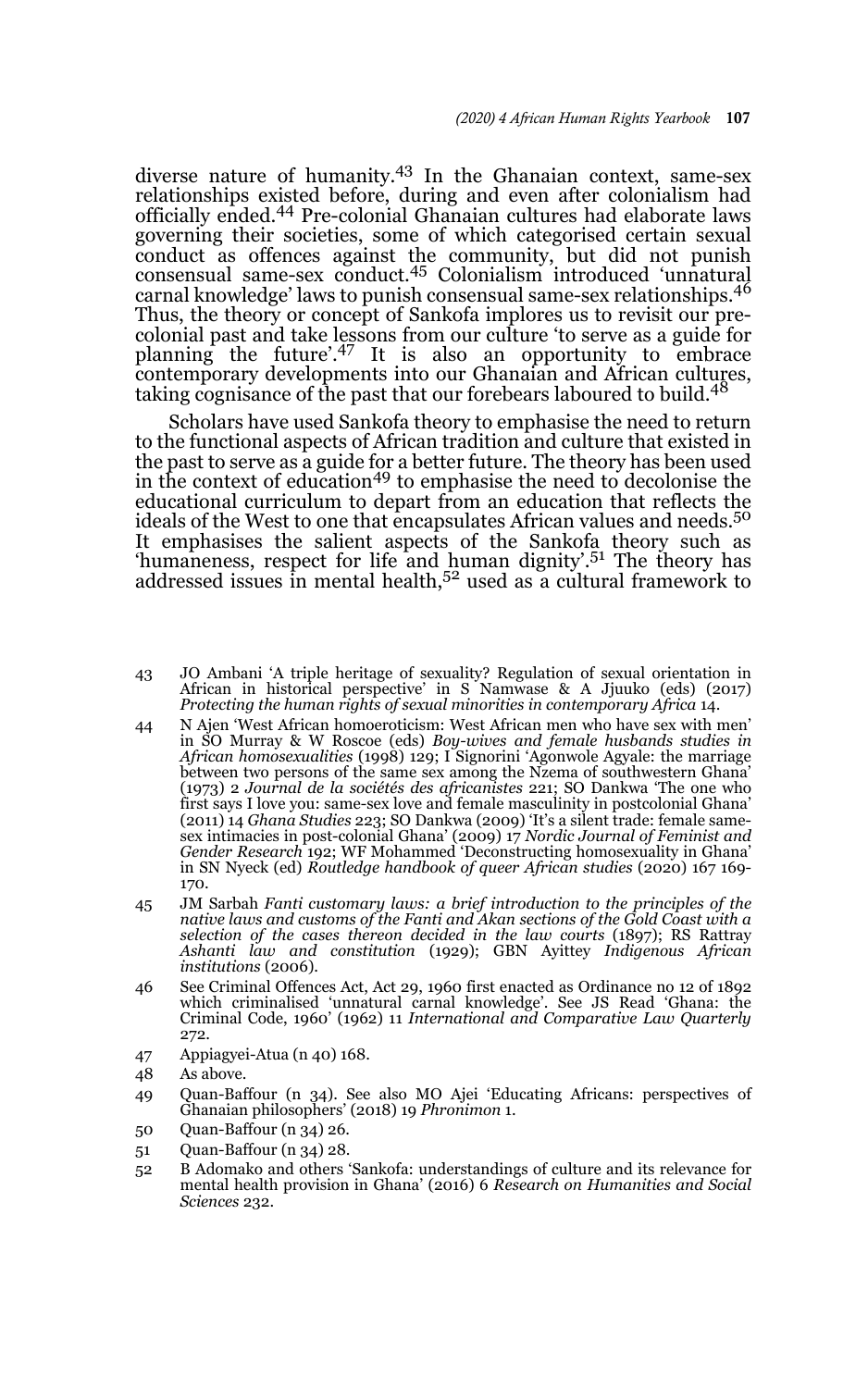discuss the inevitable changes that occur with currency denomination,53 and employed in the arts and literature for its relevance to society.<sup>54</sup> It symbolises unity and remembrance for Africans in the diaspora,<sup>55</sup> and a movie has even been made based on Sankofa.<sup>56</sup>

Unlike previous studies, this paper utilises Sankofa as a tool to assess the veracity of claims that the African Charter and the Ghanaian Constitution are incompatible with sexual minority rights. It is a useful theory for this study, especially as a decolonial method of examining claims that same-sex relationships never existed in Ghana and Africa and only a colonial importation. It is also useful and representative of the African and Ghanaian conception of fundamental human rights, emphasising the right to dignity, equality, non-discrimination, and privacy. Alongside historical evidence of the existence of sexual minorities in Ghana, and other African societies, it makes a compelling case for policymakers, constitutional drafters and legal officers to rethink the denial of sexual minority rights in contemporary constitutions under the guise of sweeping statements that same-sex relationships never existed in Ghana and Africa.

Using Sankofa as a framework for critiquing same-sex relationships, therefore places the spotlight on sexual minority rights in the Ghanaian context, in light of the findings and recommendations of the CRC that the African Charter abhors same-sex sexual relationships based on African culture and tradition. Despite its focus on Ghana, however, the study has implications for other African countries. The claim that the African Charter abhors same-sex relationships in Africa, though interrogated in light of Ghanaian folklore and symbolism, has consequences for other African countries that follow a similar approach. Therefore, the context of this analysis, while unique to Ghana, has consequences for other African countries. The sentiments expressed by the CRC of Ghana that the African Charter abhors homosexuality is similar to statements attributed to some heads of

- 53 VAA Dzokoto 'A bird, a crocodile, and the  $21<sup>st</sup>$  century cowrie shell: analysing Ghana's currency change' (2011) 42 *Journal of Black Studies* 715.
- 54 S Kandé & J Karaganis 'Look homeward, angel: maroons and mulattos in Haile Gerima's 'Sankofa' ' (1998) 29 *Research in African Literatures* 128. See also P Appiah 'Akan symbolism' (1979) 13 *African Arts* 64; S Benagr & TBK Ofosu 'Ghanaian screendance perspectives: the nuance of 'Sankofaism' as emerging aesthetics and rejection of orthodoxy' (2016) 6 *International Journal of Screendance* 78.
- 55 CN Temple 'The emergence of Sankofa practice in the United States: a modern history' (2010) 41 *Journal of Black Studies* 127.
- 56 H Gerima *Sankofa* (1993). The *Sankofa* philosophy permeates the social fabric of the Ghanaian society. For instance, the popularisation of the wearing of locally made garments for official functions by the office of the President, members of Parliament and other government officials reflects the *Sankofa* principle. It is a return to a cultural way of dressing. Hitherto, the wearing of Western clothes for official functions was the norm. Thus, even though the Sankofa philosophy cannot be said to expressly dictate official policy or decisions, in many respects, it has an implied influence.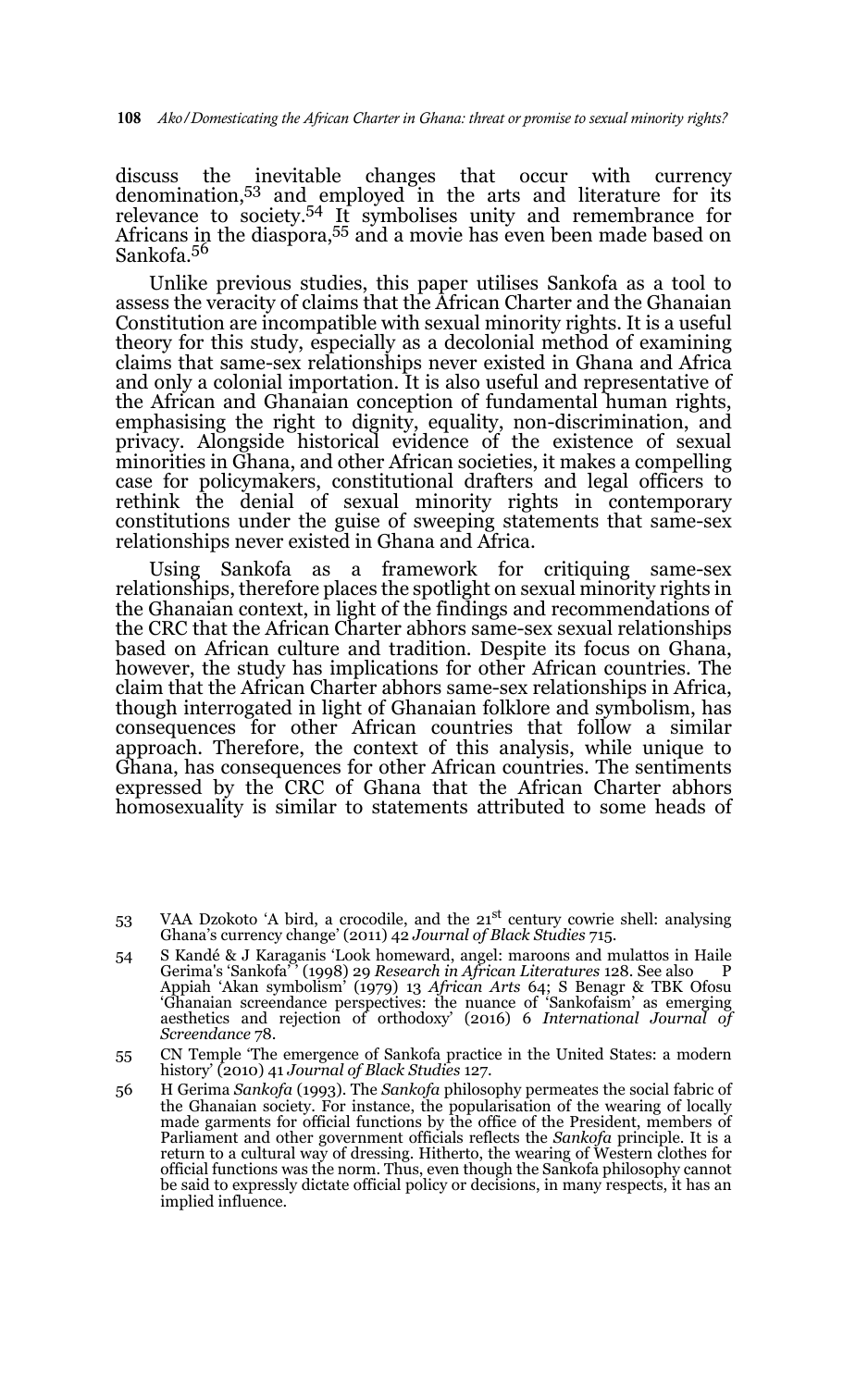states and politicians in Africa,<sup>57</sup> as well as the Executive Council of the African Union.<sup>58</sup> Courts have also expressed similar sentiments in Kenya,<sup>59</sup> Malawi<sup>60</sup> and even Botswana<sup>61</sup> in the past. Therefore, interrogating the threat or promise that the African Charter holds for sexual minority rights in Ghana if domesticated or used to interpret constitutional rights, resonates with the situation in other African countries. Against the backdrop of Ghanaian and African philosophical thought of Sankofa, it is even more significant.

## **4 THE AFRICAN HUMAN RIGHTS ARCHITECTURE AND SEXUAL MINORITY RIGHTS**

In dismissing submissions received by some Ghanaians that it is plausible to interpret the Constitution of Ghana to include the rights of everyone including sexual minorities, the CRC noted that such a conception is not possible because 'Ghana's human rights are situated in the African Charter on Human and Peoples' Rights'.<sup>62</sup> The CRC argued that the preamble to the African Charter refers to African virtues, historical tradition and African civilisation as a basis to<br>conceptualise an African notion of human and peoples' rights.<sup>63</sup> It noted further that article 29 of the African Charter imposes on every individual the duty to uphold positive African values and to contribute

- 57 All former presidents of Ghana since 1992 including the current president have condemned same-sex sexual relationships. There are many examples of African presidents including presidents of Kenya, Uganda, and Namibia condemning homosexuality. The late Robert Mugabe of Zimbabwe spectacularly claimed at the UN General Assembly that Africans are not gays. 'Robert Mugabe to the UN: We are not gays' 28 September 2015. Available at https://edition.cnn.com/videos/ world/2015/09/29/mugabe-un-speech-not-gay-succession-nr.cnn (accessed 8 August 2020).
- 58 Decisions of the Executive Council African Union Twenty-Seventh Ordinary Session 7-12 June 2015 Johannesburg, South Africa 32.
- 59 *EG & 7 Others v Attorney General; DKM & 9 Others (interested parties); Katiba Institute and Another (amicus curiae)* consolidated suit of Petition no 150 of 2016 and Petition no 234 of 2016. A Kenyan High Court in Nairobi held that the criminalisation of consensual same-sex sexual adults between adults in private is not unconstitutional. At para 339 the court reasoned that majority of Kenyans were opposed to same-sex sexual rights and it would open the floodgates for gay marriages if it went ahead to decriminalise consensual same-sex relationships.
- 60 *Republic v Steven Monjeza Soko & Tionge Chimbalanga Kachepa* Chief President Magistrate's Court Blantyre Criminal case no 359 of 2009. At page 23 of the report Mr Usiwa Usiwa who determined the matter noted with consternation, following the majoritarian morality principle, that 'I do not believe Malawi is ready to smile at her daughters marrying each other'.
- 61 *Kanane v The State* 2003 (2) BLR 64 (CA), where the court noted that the majority of the Botswana people were not ready to accept homosexuals in society.
- 62 Constitution Review Commission report (n 13) 656.
- 63 As above. See also para 5 Preamble to the African Charter adopted on 27 June 1981 and entered into force on 21 October 1986.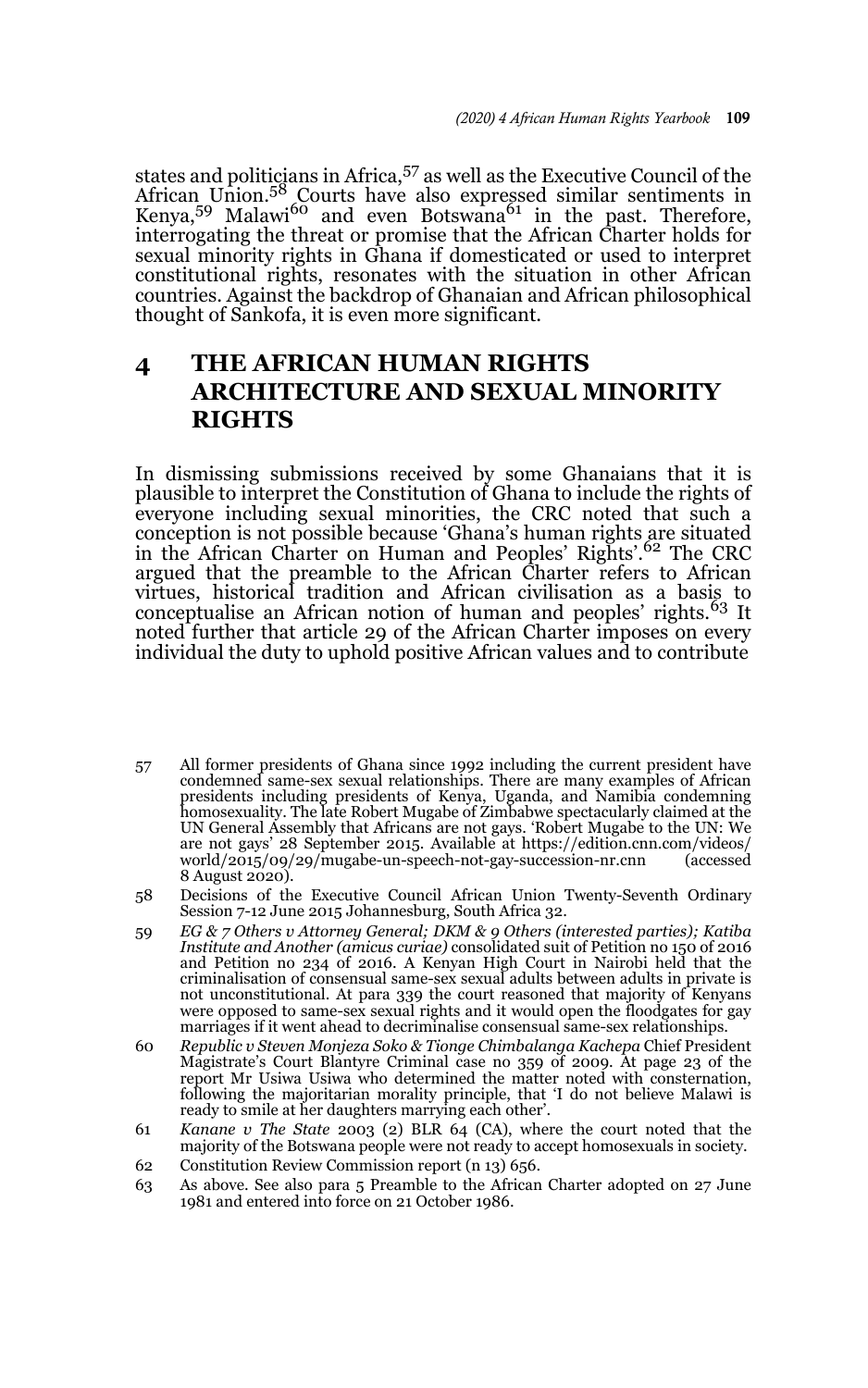to the moral well-being of society.<sup>64</sup> Based on a combined reading of these two provisions, the CRC concluded that it was not possible for the African Charter, and the Constitution of Ghana to embrace sexual minority rights. The CRC observed that 'arguably homosexuality could be an example of a situation where the desire of an individual to have sex with a person of the same sex should not be recognised as long as that practice fails to sit with the socio-cultural values of the society in which the individual finds himself.<sup>65</sup>

The statement of the CRC, referring to African socio-cultural values as a reason to reject consensual same-sex relationships calls for deep reflection and interrogation of what these socio-cultural values are. A critique of this statement is especially relevant because, in 2015, the Executive Council of the African Union used similar sentiments to call on the African Commission on Human and Peoples' Rights (African Commission) to consider withdrawing the Observer Status it had granted to the Coalition of African Lesbians (CAL). In a protracted application process that saw the Observer Status of CAL denied, granted and subsequently withdrawn, the AU Executive Council called on the African Commission to 'take into account the fundamental African values, identity and good traditions, and to withdraw the observer status granted to NGOs who may attempt to impose values contrary to the African values'.<sup>66</sup>

The African Charter does not stipulate which socio-cultural values are uniquely African. While it may be difficult to decipher what values are African and whether all African countries share absolute values that make them African, Quan-Baffour<sup>67</sup> indicates what some of these values are. Using the Sankofa theory, he argues that African values include humaneness, respect for the human dignity of a person, non-<br>discrimination and equal treatment.<sup>68</sup> Respect for human dignity is an African cultural value that is the cornerstone of all rights and held in<br>high esteem in many cultures across Africa.<sup>69</sup> Respect for a person's dignity requires a duty to respect a person's most intimate, innate and private domains of their life, which includes the right to relate to and choose one's partner.70 Therefore, human dignity is not a hollow claim.

The Supreme Court of India put it succinctly when it noted that 'life without dignity is like a sound that is not heard. Dignity speaks; it has its sound; it is natural and human'.71 If sexual orientation is an innate

65 Constitution Review Commission report (n 13) 657.

67 Quan-Baffour (n 34).

<sup>64</sup> The Charter, art 29(7).

<sup>66</sup> Decisions of the Executive Council African Union Twenty-Seventh Ordinary Session 7-12 June 2015 Johannesburg, South Africa (n 49).

<sup>68</sup> As above.

<sup>69</sup> K Gyekye *African cultural values an introduction* (1996). At page 24, the author underscores the dignity and worth of the human being with a Ghanaian proverb that says, 'all human beings are children of God; no one is a child of the earth'.

<sup>70</sup> *Letsweletse Motshidiemang v Attorney General & LEGABIBO (Amicus Curiae)* (n 6) 79-80.

<sup>71</sup> *Navtej Singh Johar and Others versus Union of India Thr Secretary Ministry of Law and Justice* (n 6) 84.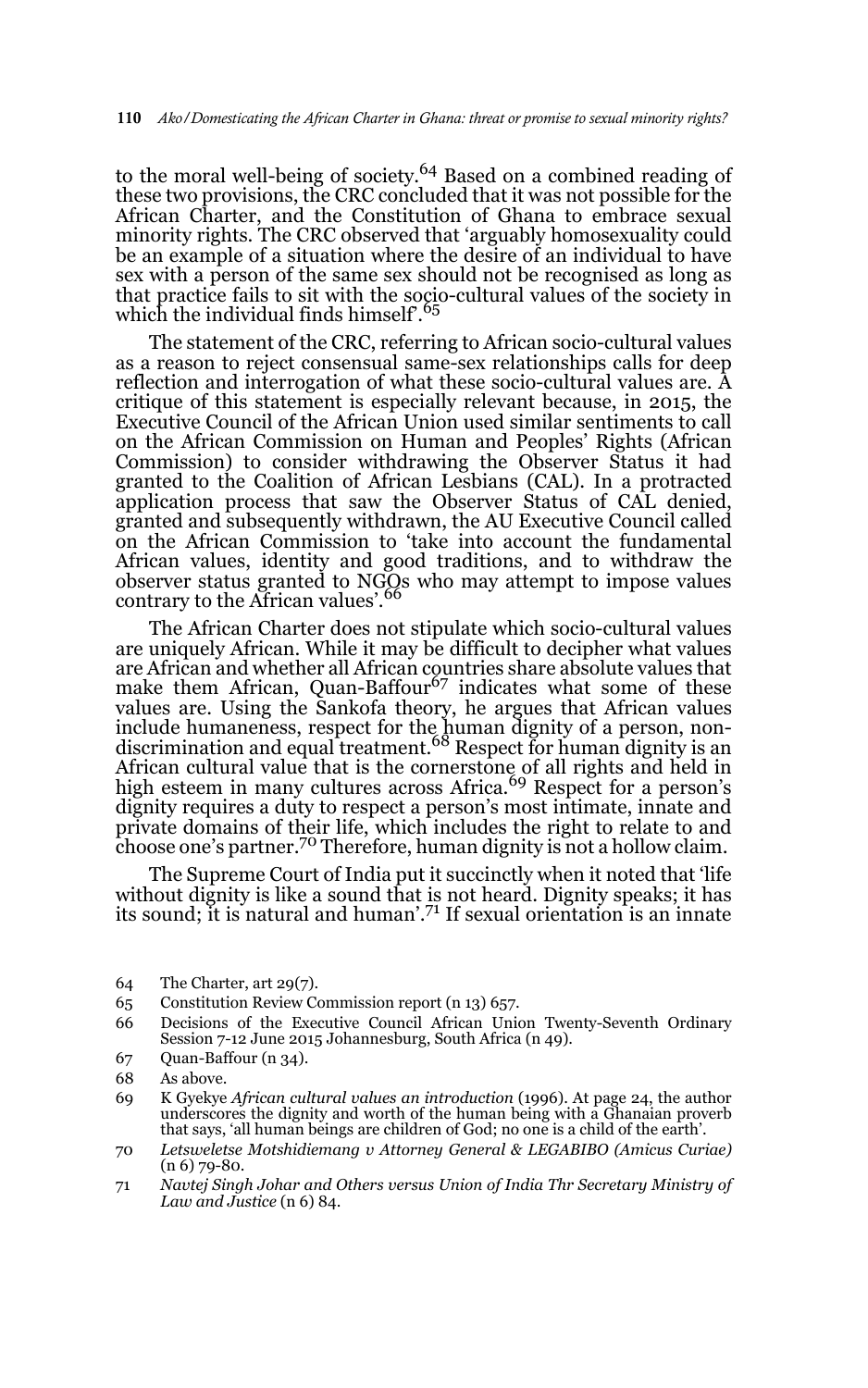human quality that every human being possesses,<sup>72</sup> and criminalisation of this human quality amounts to the deprivation of their dignity, $73$  then respect for a person's human dignity entails respect for their heterosexual or homosexual sexual orientation. Moreover, dignity is natural, human and inheres in the human being; thus, without it, a person ceases to be human. The African Charter guarantees respect for human dignity<sup>74</sup> as does the Ghanaian Constitution, which also makes this right inviolable.75 It cannot, therefore, be correct to say that respect for African cultural values is irreconcilable with respect for the rights of sexual minorities. The two are not mutually exclusive, but the same thing. One does not ask a person their sexual orientation before respecting their dignity but should respect their human dignity because they are human.

In a similar vein, El-Obaid and Appiagyei-Atua argue that the portrayal of traditional African values as a reason not to offer constitutional protection of human rights is utopian and unjustified.76 The authors contend that the portrayal of African socio-cultural values as 'purely communalistic, homogenous and cooperative' misconceived.<sup>77</sup> They assert that the African Charter 'is far from a realistic reflection of human rights in Africa'.<sup>78</sup> While El-Obaid and Appiagyei-Atua's arguments do not refer to sexual minority rights, they nevertheless make significant claims regarding socio-cultural values of Africans and the foundation upon which the African human rights architecture rests. In sum, African cultural values promote respect for a person's dignity and equality. Those values acknowledge that there are individual differences in the African communitarian principle, and this may include sexual diversity and the right to relate to a person of the same-sex. Therefore, the right to relate to persons of the same sex must be respected in the same manner as we respect heterosexual relationships.

It is difficult to reconcile the position of the CRC that the duty 'to preserve and strengthen positive African cultural values in his [or her] relations with other members of the society',79 equals a duty to prevent or abhor same-sex sexual relationships. The African Charter states that in order to preserve and strengthen positive African values, the individual must strive to do this 'in a spirit of tolerance, dialogue and<br>consultation'<sup>80</sup> towards the 'moral well-being of society'.<sup>81</sup> It is difficult

- 74 African Charter, art 5.
- 75 Constitution of the Republic of Ghana art 15.
- 76 EOA El-Obaid & K Appiagyei-Atua 'Human rights in Africa: a new perspective on linking the past to the present' (1996) 41 *McGill Law Journal* 819.
- 77 As above.
- 78 As above.
- 79 Constitutional Review Commission report (n 13) 656-657. See also the Charter art 29(7).
- 80 African Charter, art 29(7).
- 81 As above.

<sup>72</sup> *Letsweletse Motshidiemang v Attorney General & Legabibo (Amicus Curiae)* (n 4) 79-80.

<sup>73</sup> Shaw (n 11) 691-693.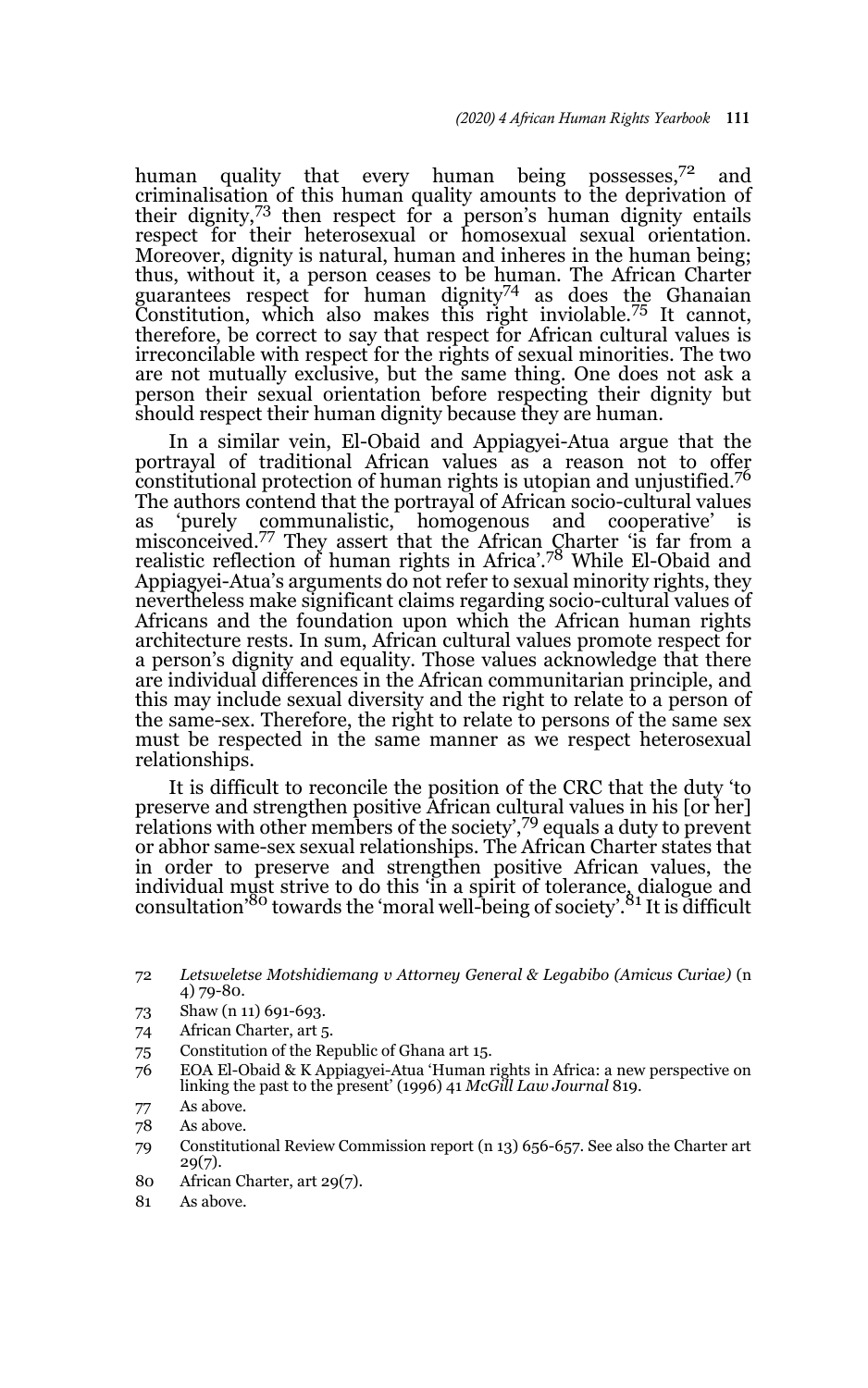to fathom how tolerating and dialoguing with one's neighbour towards the moral well-being of society, as a duty, metamorphoses into a duty to disrespect the dignity of a person based on their sexual orientation. Moreover, this provision falls under the 'duties' section of the African Charter. The provision is, therefore, a call to duty of all Africans to remember African cultural values such as humaneness, respect for human dignity and freedom of speech in their dealings with their fellow human beings.

As argued by some scholars, at the time of drafting the African Charter, words and phrases like 'sexual orientation' were not in use, and there was no attempt by the drafters of the Charter to deny any person the benefits of the rights in the Charter based on their sexual orientation.<sup>82</sup> Therefore, interpreting the African Charter as forbidding sexual minority rights is unfounded. If there is any provision in the African Charter that attempts to limit the enjoyment of rights, it is the<br>'general limitation provision',<sup>83</sup> but even this does not limit the rights of sexual minorities.

In a direct analysis of the African Charter and sexual minority rights, Murray and Viljoen contend that the basis for limiting the rights under the African Charter, under the two-phased approach under article 27,<sup>84</sup> could be limited to three possible instances of 'African values, majority morality and HIV prevention<sup>'85</sup> However, all three bases for limiting rights under the Charter are untenable. Regarding African values and culture, overwhelming evidence suggests that samesex sexual practices existed in many cultures in Africa before colonial administrators arrived on the shores of Africa and continue to exist until today. As the authors rightly pointed out, criminalising<br>homosexuality does not promote African values<sup>86</sup> of humaneness, respect for human dignity and freedom of expression. Besides, a human rights treaty like the African Charter and a national constitution should not be at the whim and caprice of the majority but rather interpreted to protect the minority who are often vulnerable, as India and Botswana have done recently. Further, criminalisation of same-sex sexual practices does not have any positive effect on HIV control as an overwhelming majority of infections occur 'through unprotected heterosexual sex'.<sup>87</sup> The African Commission recognised this fact when it noted that Africa had to adopt a human rights approach to addressing the issue and pay attention to vulnerable groups such as men having sex

87 Murray & Viljoen (n 9) 96-97.

<sup>82</sup> Murray & Viljoen (n 9) 88.

<sup>83</sup> Murray & Viljoen (n 9) 92; see also art 27(2) which states that 'the rights and freedoms of each individual shall be exercised with due regard to the rights of others, collective security, morality and common interest'.

<sup>84</sup> The two-phased approach under 27 of the African require a complainant showing a prima facie violation of the Charter rights and the perpetrator or state showing that such a violation is proportionate and does not aim to render the enjoyment of the said right illusory. See Murray & Viljoen (n 9) 92.

<sup>85</sup> Murray & Viljoen (n 9) 93.

<sup>86</sup> Murray & Viljoen (n 9) 93-94.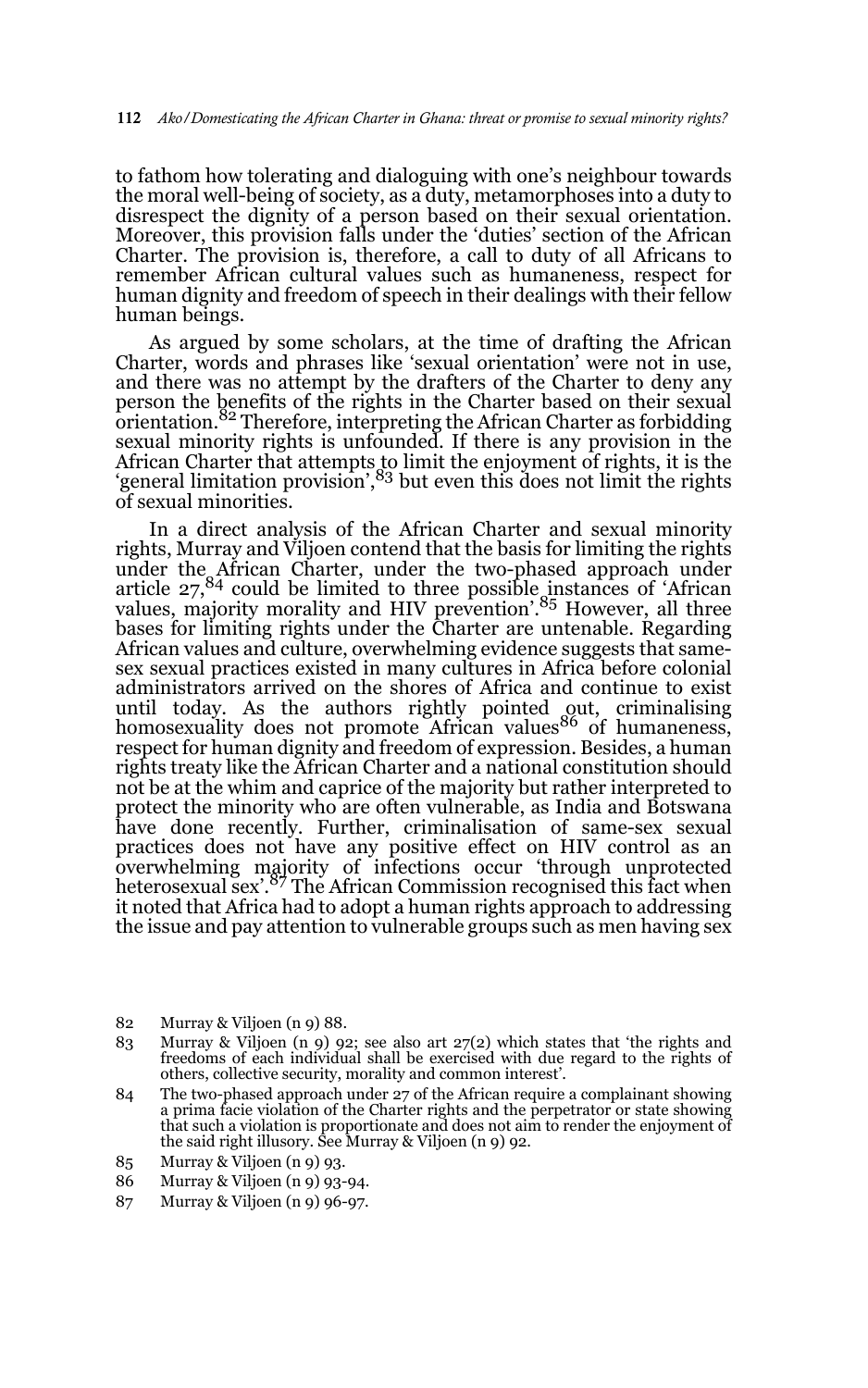with men,<sup>88</sup> instead of criminalising and stigmatising these vulnerable groups.

The African Charter does not limit the rights of sexual minorities but instead protects 'every individual' regardless of status. There is no justification to exclude any person or group of persons from enjoying the rights under the African Charter. Taking a right to equality, and the right to privacy, derived from a combined reading of the right to life and the right to integrity, the African Charter could be argued to provide human rights protections for every person regardless of their sexual orientation.89 It is therefore not possible for a person to forfeit their rights such as 'right to a fair trial, to assemble freely, or to property merely based on sexual orientation'.<sup>90</sup>

Although the African Charter does not have a provision that explicitly provides for the protection of the rights of sexual minorities, it is essential to understand that this drafting omission occurred in the<br>context of the time the Charter was adopted.<sup>91</sup> Just like the core human rights treaties of the UN, the African Charter also does not contain a reference to sexual orientation. That notwithstanding, all core treaties of the global human rights system arguably provide equal legal<br>protection for LGBT persons.<sup>92</sup> There is no reason why the African Commission which interprets the African Charter, using the jurisprudence of these global treaty bodies in other aspects of human rights protections cannot do so in the case of sexual minority rights.<sup>93</sup>

The argument that the African Charter protects LGBT persons is strengthened further by the fact that the African Commission has often relied on the jurisprudence of global and regional treaty bodies. There is no bar for it to continue doing so, even concerning sexual minority rights.<sup>94</sup> Drawing from the jurisprudence of the UN, European and Inter-American human rights systems, it is impossible to hold that a person's right to integrity, liberty or security has been curtailed simply because of their sexual orientation, as that would amount to an

- 88 Resolution 163 'Resolution on the establishment of a committee on the protection of the rights of people living with HIV (PLHIV) and those at risk, vulnerable to and affected by  $\text{HIV}$  – ACHPR / Res 163 (XLVII) 10 (May 2010).
- 89 Murray & Viljoen (n 9) 96-97.
- 90 Murray & Viljoen (n 9) 92.
- 91 Murray & Viljoen (n 9) 88.
- 92 Yogyakarta principles (n 12) 7; and Yogyakarta principles + 10 (n 12) 5, both affirm 'existing international legal standards as they apply to all persons on grounds of their sexual orientation, gender identity, gender expression and sex characteristics'.
- 93 A Rudman 'The protection against discrimination based on sexual orientation under the African human rights system' (2015) 15 *African Human Rights Law Journal* 1 16. F Viljoen *International human rights law in Africa* (2012) 9-10, observes that human rights protection has evolved beyond the domestic sphere. There is therefore a relationship between the sub-regional, regional, and global level which make up the international level. For a discussion of the interaction between regional and global human rights systems see C Heyns & M Killander 'Universality and the growth of regional systems' in D Shelton (ed) *The Oxford handbook of international human rights law* (2013) 670.
- 94 Rudman (n 93) 13.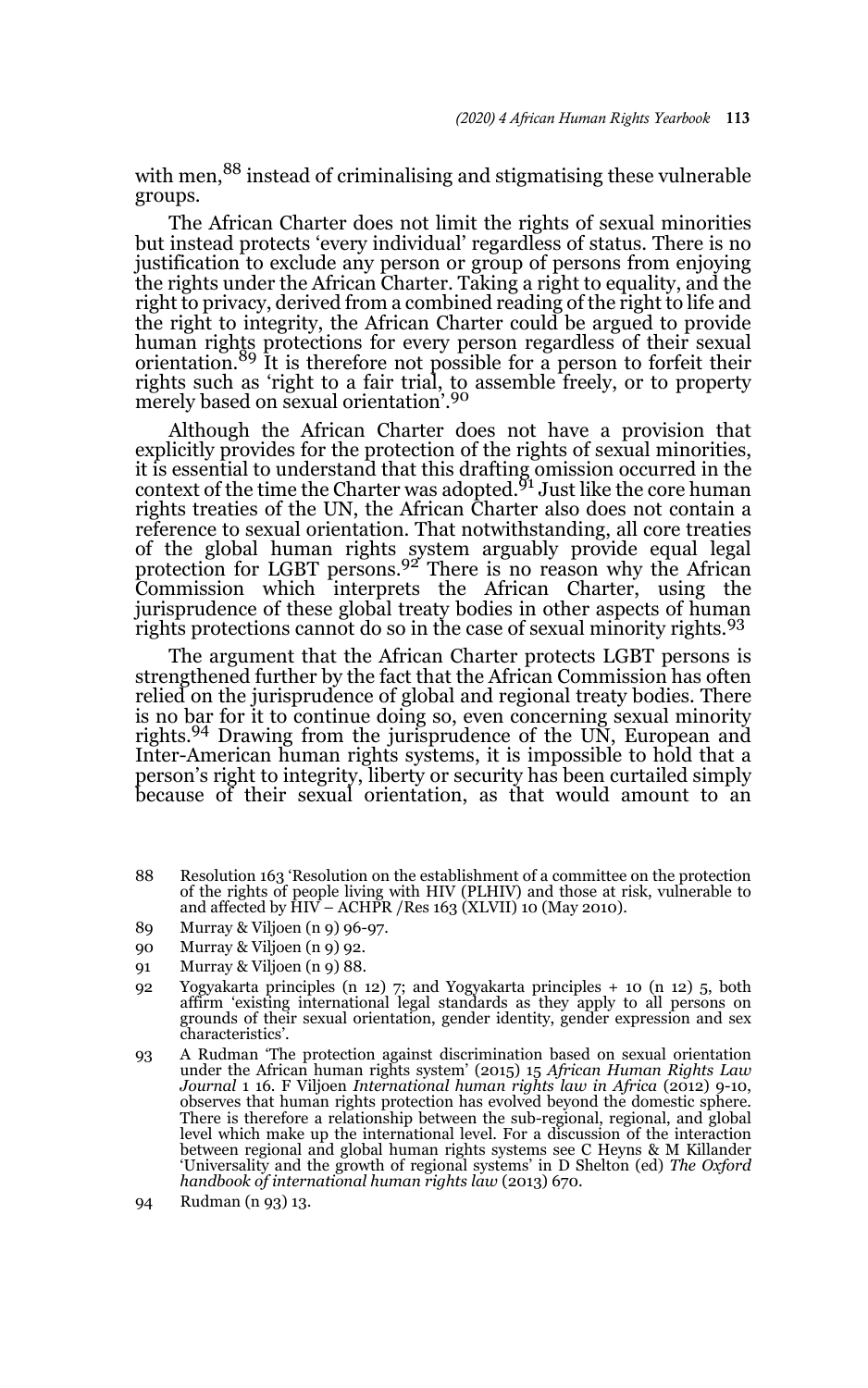arbitrary deprivation of rights.95 By the same logic, if a law causes someone to 'denounce that person's most intimate and private acts and thoughts, solely based on that person's sexual orientation, that would be an arbitrary infringement on that person's integrity'.<sup>96</sup>

Resolution 275 strengthens the claim that the African Charter embraces sexual minority rights by condemning violence and violations<br>of the rights of sexual minorities.<sup>97</sup> The resolution affirms the equality, non-discrimination and respect for human dignity provisions enshrined in the African Charter.98 It gives meaning to the argument that the African Charter protects everyone, including sexual minorities. Most importantly, the resolution calls on African countries to create an enabling environment for every person, including sexual minorities, to realise their full potential as human beings. An enabling environment entails repealing laws that criminalise the intimate relationships of persons be they homosexuals or heterosexuals to preserve their right to dignity<sup>99</sup> and privacy,<sup>100</sup> under the African Charter. Such an argument coincides with the philosophy of the Sankofa. While guaranteeing African values such as respect for human dignity and equality, Sankofa also implores us to go back to our past, pick aspects of our sociocultural values such as humaneness and respect for human dignity and combine that with international human rights protections that forbid discrimination against persons based on their sexual orientation. In this regard, the Sankofa philosophy may be useful in resolving majority and minority differences. For instance, if the majority dislike same-sex sexual relationships, they are still bound by authentic cultural values such as respect for human dignity and equality of all human beings not to criminalise or violate the rights of the minority based on their sexual orientation.

## **5 THE BILL OF RIGHTS AND SEXUAL MINORITY RIGHTS IN GHANA**

Apart from human rights being a core value of the Ghanaian<br>Constitution,<sup>101</sup> chapter 5 also contains a bill of rights,<sup>102</sup> which are the

- 95 As above 19.
- 96 As above.
- 97 Resolution 275 (n 2).
- 98 African Charter arts 2, 3 and 5, respectively.
- 99 African Charter, art 5.
- 100 Even though there is no right to privacy under the Banjul Charter, a right to privacy can be derived from a combined reading of art 4 (right to life and integrity of the human person), art 5 (right to dignity) and art 6 (right to liberty and security of the person). For a solid argument in defence of this proposition see Murray & Viljoen (n 9) 90, and the guidelines for reporting under the African Charter (1989), which includes reporting on rights and duties such as the 'right to privacy'.
- 101 *Asare v Attorney-General* [2003-2004] SCGLR 823 829. The Supreme Court observed that the core values of the 1992 Constitution could be distilled from the bill of rights in chapter 5 and the Directive Principles of State Policy in chapter 6.
- 102 Constitution of the Republic of Ghana chapter 5 arts 12 to 33.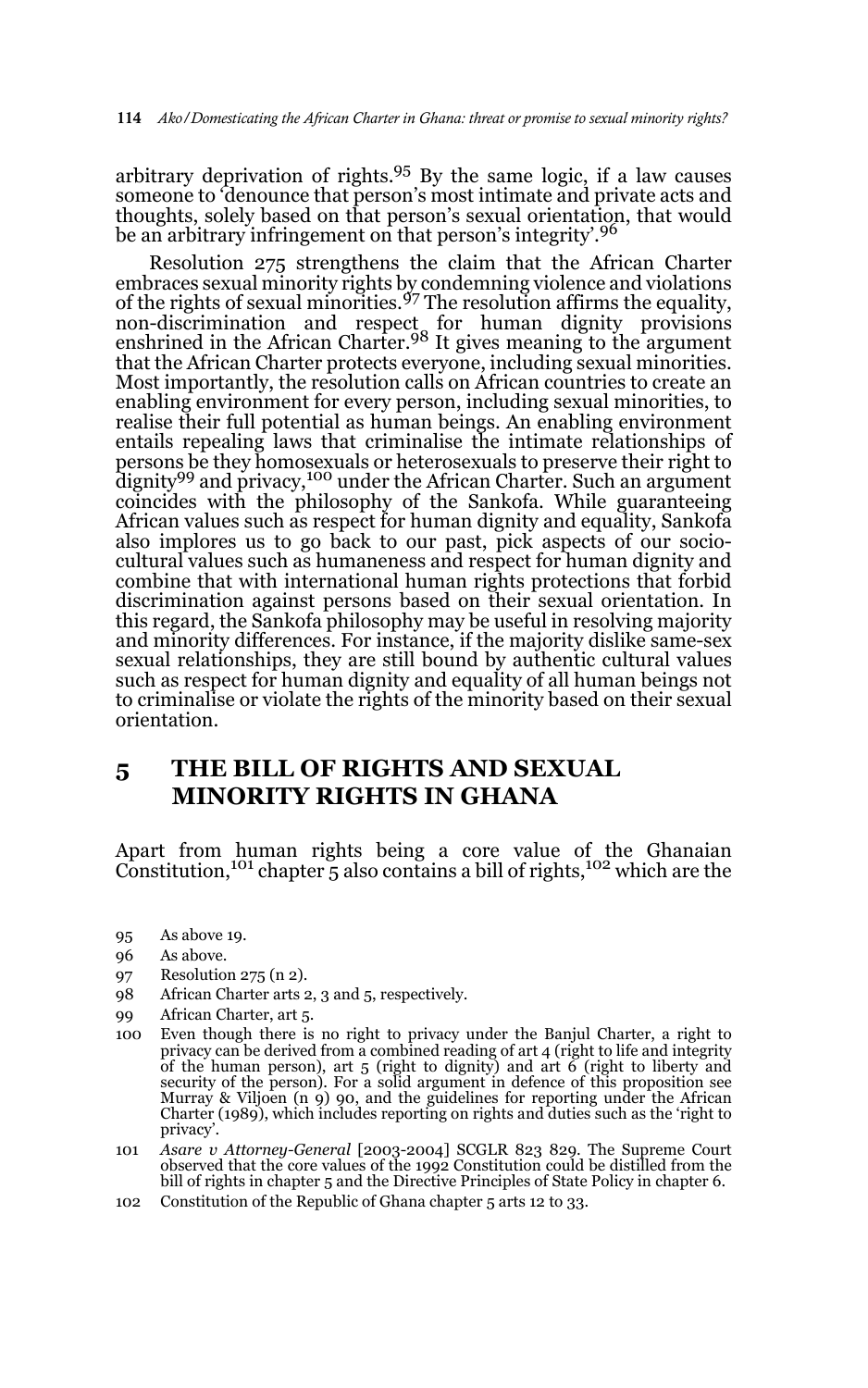entitlement of every person in Ghana.103 These rights and freedoms include the right to human dignity,<sup>104</sup> equality and freedom from<br>discrimination on many grounds, including gender.<sup>105</sup> The discrimination on many grounds, including gender.<sup>105</sup> Constitution states further that the arms of government, other government organs and agencies, as well as natural and legal persons must respect and uphold these rights, which are enforceable by the courts.<sup>106</sup> Chapter 6, though christened as the Directive Principles of State Policy (DPSP), also contains specific fundamental human rights provisions such as the protection of the vulnerable in society<sup>107</sup> and has been declared justiciable by the Supreme Court of Ghana.<sup>108</sup> Even though the Constitution does not mention sexual minority protections by name, it protects 'every person', which arguably includes sexual minorities. Therefore, a combined reading of chapters 5 and 6 of the Constitution provides a framework that protects the rights of every person in Ghana, including the vulnerable, mainly persons with disabilities, older persons, women, children and LGBT persons.109 It is therefore inconceivable to curtail a person's freedom of speech, of association, dignity and freedom from discrimination because of their sexual orientation.

Nevertheless, the CRC report proceeds from the angle that sexual minority rights are not protected by the 1992 Constitution of Ghana, just like the African Charter. The evidence does not back this (mis)understanding of the Constitution of Ghana. The 1992 Constitution of Ghana mimics some of the rights in the African Charter. One reason which explains this is that Professor EVO Dankwa, who was a one-time Commissioner of the African Commission, was a member of the committee of experts that drafted the 1992 Constitution of Ghana.110 Unsurprisingly, therefore, just like the African Charter and other international instruments that the African Charter borrows from, the Ghanaian Constitution does not mention sexual orientation. However, the global and regional instruments that the African Charter borrows from have interpreted the rights in these treaties to include

- 106 As above art 12(1). The enforceability of fundamental human rights in Ghana has a chequered history. The apex court in Ghana in the famous *Re Akoto* case [1961] GLR 523 held that the provisions in the 1960 Constitution that offered human rights protections were not enforceable because they did not constitute a bill of rights properly so called, but merely a coronation oath sworn by the President on assuming the reins of government.
- 107 As above art 37(2)(b).
- 108 *Ghana Lotto Operators Association & others v National Lottery Authority* [2007-2008] SCGLR 1088; *New Patriotic Party v Attorney-General* (31 December case) [1993-94] 2 GLR 35, SC; *New Patriotic Party v Attorney-General* (CIBA Case) [1996-97] SCGLR 729.
- 109 Constitution of the Republic of Ghana art 37(2)(b) mentions 'the disabled, the aged, children, and other vulnerable groups'.
- 110 MG Nyarko 'The impact of the African Charter and Maputo Protocol in Ghana' in VO Ayeni (ed) *The impact of the African Charter and the Maputo Protocol in selected African states* (2016) 95.

<sup>103</sup> Constitution of the Republic of Ghana chapter 5 art 12(2).

<sup>104</sup> art 15.

<sup>105</sup> art 17.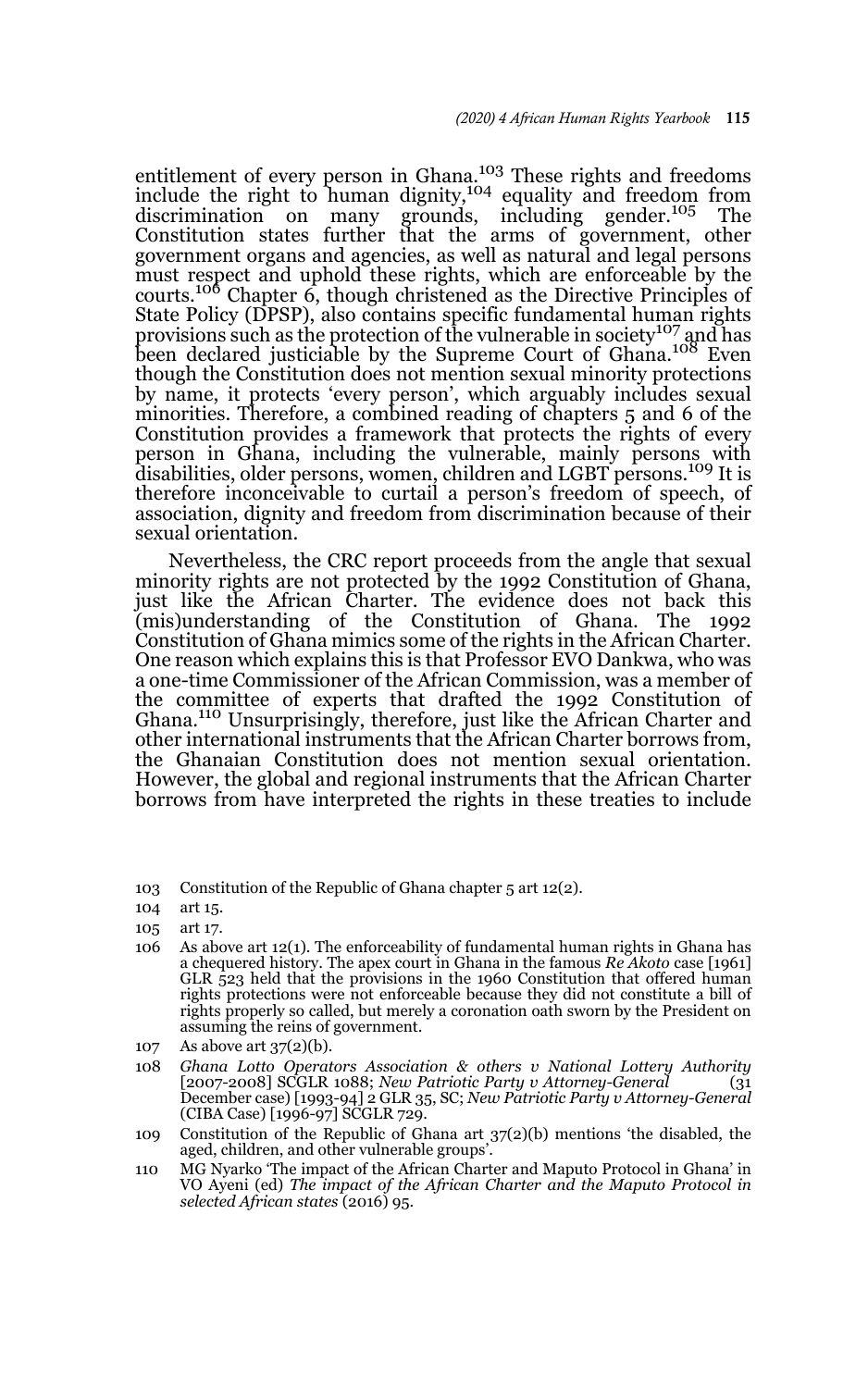equal legal protection of sexual minorities.111 *Prima facie*, the African Charter and the 1992 Constitution do not contain provisions that refer to sexual orientation by name, but their interpretation cannot possibly leave out a person or group simply because of their sexual orientation or gender identity. The operative word in the African Charter is 'every individual'112 while the 1992 Constitution of Ghana uses every person,113 as criteria to enjoy the human rights provisions in the African Charter and 1992 Constitution of Ghana, respectively.

Nonetheless, the CRC surmised that the inclusion of sex or sexual orientation in a new constitution would potentially strengthen the case of those who want to argue that the Constitution protects the rights of LGBT persons.<sup>114</sup> The *Toonen* case<sup>115</sup> held that 'sex' includes 'sexual orientation'. Therefore, including 'sex' in the Constitution will allow a court to read the term as also including sexual orientation, the CRC presumed. The Ghanaian Constitution does not include 'sex' in the list of prohibited grounds. It also does not have the omnibus clause, 'other status',116 that is usually found in most global, regional, and domestic laws that allow courts to include other categories of persons. However, the Constitution prohibits discrimination based on 'gender'. Indeed, gender is even more encompassing because while 'sex' only takes account of the condition of being male or female, gender goes beyond biological ascription of sex, and includes social constructions of maleness and femaleness.<sup>117</sup> This broadens the scope of protection because while some may identify as male or female at birth, the social construction of their gender may differ. Therefore, prohibiting discrimination on the grounds of gender gives a broader room for interpreting and including sexual orientation and gender identity as a deeply felt innate feeling of a person, either male or female, which may not necessarily correspond to their sex given to them at birth or even based on the person they love.<sup>118</sup>

Therefore, every person in Ghana is entitled to the fundamental human rights protections in the 1992 Constitution of Ghana. 'Every person' includes sexual minorities. A constitutional interpretation that denies protections purely based on the person's sexual orientation or

- 111 See for instance the Human Rights Committee decision in *Toonen v Australia* (n 2) which held that arts 2(1) and 26 of the ICCPR which prohibited discrimination on the basis of sex included sexual orientation.
- 112 African Charter art 2.
- 113 Constitution of the Republic of Ghana art 12(1).
- 114 Constitution Review Commission report (n 8) 653.
- 115 *Toonen v Australia* (n 2).
- 116 See for instance art 2 of the Banjul Charter that states in part that every individual is entitled to the rights in Charter without distinction including 'national and social origin, fortune, birth or other status'. Other status therefore becomes an avenue to include other groups in the Charter such as 'indigenous people'.
- 117 Oxford Advanced Learner's dictionary International students 9 ed defines gender as 'the fact of being male or female, especially when considered with reference to social or cultural differences, not differences in biology'.
- 118 Oloka-Onyango (n 3) 29, observes that 'while the right to love does not appear in any known legal document-national, regional or global- there is no doubt that it is a universal human sentiment'.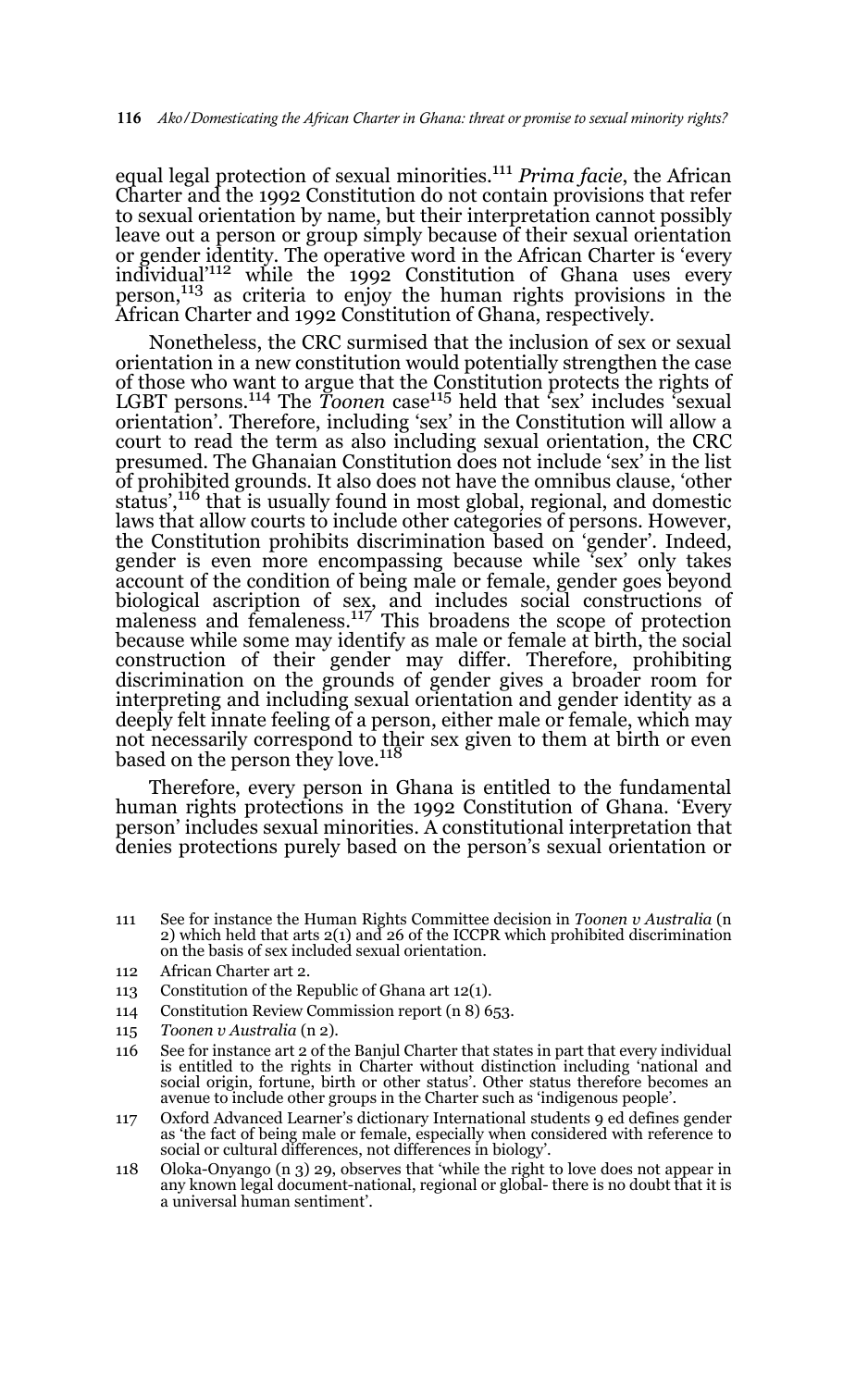whom they have sex with is problematic. That is not what the framers of the Constitution had in mind when they designed the Constitution. The attempt of the CRC to include in its 'findings and observations', claims that the African Charter and the Ghanaian Constitution abhor sexual minority rights is, therefore, inconsistent with a purposive interpretation of the Bill of Rights and an attempt to procure an interpretation by the courts in future in agreement with this position.

In Kenya, the High Court accepted arguments that because the majority of Kenyans had rejected the protection of sexual minority rights in the 2010 Kenyan Constitution, sodomy laws were constitutional.119 The statement of the CRC of Ghana appears to be another instance where a constitutional review body inserts a clause, that may be pounced upon by an opposing party, to claim that majority of the population have rejected same-sex rights protections in the constitution; therefore the Court should uphold the wishes of the majority.

Apart from making it clear that constitutional rights are the entitlement of every person, the 1992 Constitution also contains a relevant clause that ensures that apart from constitutional rights, other rights that exist in other democracies intended to uphold the dignity of the human person are also applicable.<sup>120</sup> This provision states that in addition to the rights in the Constitution, 'others not specifically mentioned which are considered to be inherent in a democracy and intended to secure the freedom and dignity of [hu]man[kind]',<sup>121</sup> are not excluded. This provision means that in interpreting the fundamental human rights provisions in the 1992 Constitution of Ghana, the Supreme Court, which is the only Court empowered to do so must take cognisance of international human rights law and foreign law.<sup>122</sup> The Court has affirmed this position and clarified the import of article 33(5) of the Constitution concerning the application of international human rights law.<sup>123</sup>

- 120 Constitution of the Republic of Ghana, art 33(5).
- 121 As above.
- 122 *Ghana Lotto Operators Association & Others v National Lottery Authority* [2007-2008] SCGLR 1088.

<sup>119</sup> *EG & 7 Others v Attorney General; DKM & 9 Others (interested parties); Katiba Institute and Another* (amicus curiae) consolidated suit of Petition no 150 of 2016 and Petition no 234 of 2016 para 339. A Kenyan High Court in Nairobi held that the criminalisation of consensual same-sex sexual adults between adults in private is not unconstitutional.

<sup>123</sup> *NPP v Attorney-General* [1996-97] (CIBA case) SCGLR 729. The court speaking through Justice Atuguba observed at page 788: 'As to the enforceability of international instruments relating to fundamental human rights, I think that the matter can easily be resolved by recourse to article 33(5) ... It cannot be contended that the principles of those instruments do not fit into this provision, and they are therefore to that extent enforceable'.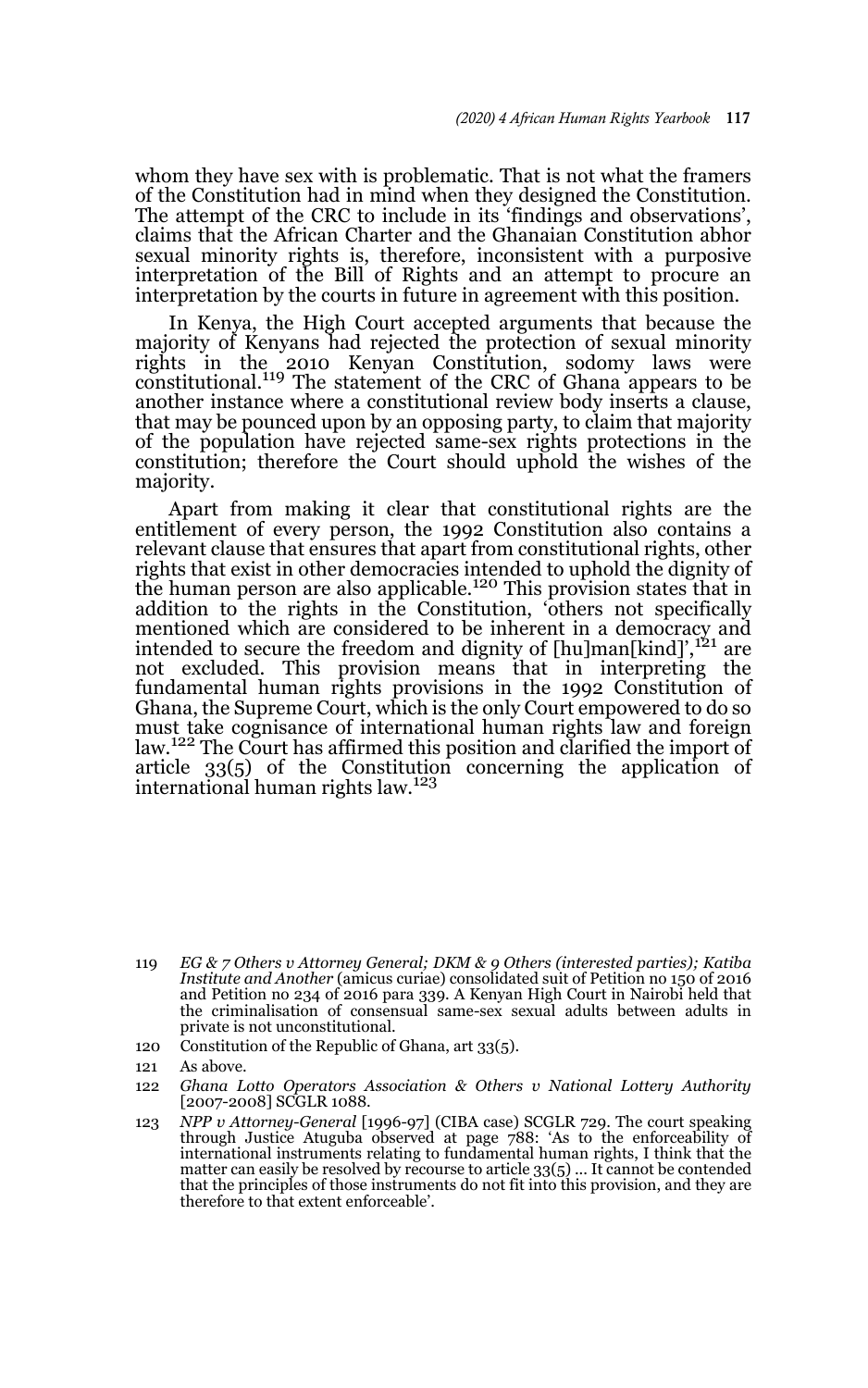There is an ongoing debate about the dualist nature of Ghana, its application of international law, and how this impedes the recognition and application of treaties as part of domestic law in the courts of Ghana.124 However, this is not the focus of the argument here. The claim I make here is for the use of international law as an interpretative tool to give effect to constitutional rights. Once Ghana has ratified a treaty, it is bound by the principle of *pacta sunt servanda*125 not to do anything to jeopardise the aims and objectives of the treaty. Thus, the courts are bound to give effect to treaties that Ghana has ratified but failed to domesticate, by interpreting the bill of rights in light of these international treaties and the jurisprudence of these treaties developed by experts and expert bodies. That way, the Court will fulfil its duty of living up to its purposive interpretation of the Constitution of Ghana, paying active service to the underlying core values of the Constitution and enforcing constitutional rights.

The approach of the Supreme Court to use international treaties to interpret constitutional rights is admirable.<sup>126</sup> However, the Court must endeavour to boldly use the jurisprudence of the core human rights treaty bodies, including their decisions, General Comments and Concluding Observations to give full effect to the Bill of Rights.

Often, even though the rights in the Constitution resemble those of international treaties, they do not express or capture the meaning of

- 124 GEK Dzah 'Transcending dualism: Deconstructing colonial vestiges in Ghana's treaty law and practice' in M Addaney and others (eds) *Governance, human rights, and political transformation in Africa* (2020) 117. Dzah rightly argues that the dualist conception of international law impedes the realisation of treaties that confer fundamental human rights (118) and is a 'colonial inheritance that has become a pliable device in the state's toolkit' (138); EY Ako 'Rethinking the domestication of international treaties in Ghana' in RF Oppong & WK Agyebeng (eds) *A commitment to law: essays in honour of Nana Dr. Samuel Kwadwo Boaten Asante* (2016) 665 argues that with over 300 ratified treaties and no attempt to domesticate them, the courts must give effect to these treaties to protect fundamental human rights in Ghana; RF Oppong 'The High Court of<br>Ghana declines to enforce an ECOWAS Court judgment' (2017) 25 *African*<br>Journal of International & Comparative Law 127 critiques an Accra High Court's decision not to enforce an ECOWAS judgment based on the dualist principle; CY Nyinevi 'The making of treaties under the municipal law of Ghana: a review of the Guantanamo detainees case' (2019) 5 *Lancaster University Ghana Law Journal* 99 analyses the dualist approach of courts in Ghana and its implications for foreign relations, particularly the conclusion of treaties; EY Ako & RF Oppong 'Foreign relations law in the constitutions and courts of Commonwealth African countries' in C Bradley (ed) *The Oxford handbook of foreign relations law* (2019) 583, particularly pages 595-597 discuss the recent application of the dualist doctrine by the Supreme Court of Ghana.
- 125 Vienna Convention on the Law of Treaties (VCLT); adopted on 23 May 1969 and entered into force on 27 January 1980, art 18.
- 126 *Mensah v Mensah* (2012) 1 SCGLR 391 relied on the Convention on the Elimination of Discrimination against Women (CEDAW) to declare that property acquired in the course of marriage must be shared equally; The *Republic v Eugene Baffoe-Bonnie & 4 others* Supreme Court Accra case J1/06/2018 (7 June 2018) relied on the UDHR and the ICCPR to hold that accused persons in a criminal trial are entitled to all the evidence to be relied upon by the prosecution; *Dodzie Sabbah v The Republic* Supreme Court Accra case J3/3/2012 (11 June 2015) awarded compensation to the appellant for wrongful conviction and imprisonment, citing art 14(6) of the ICCPR.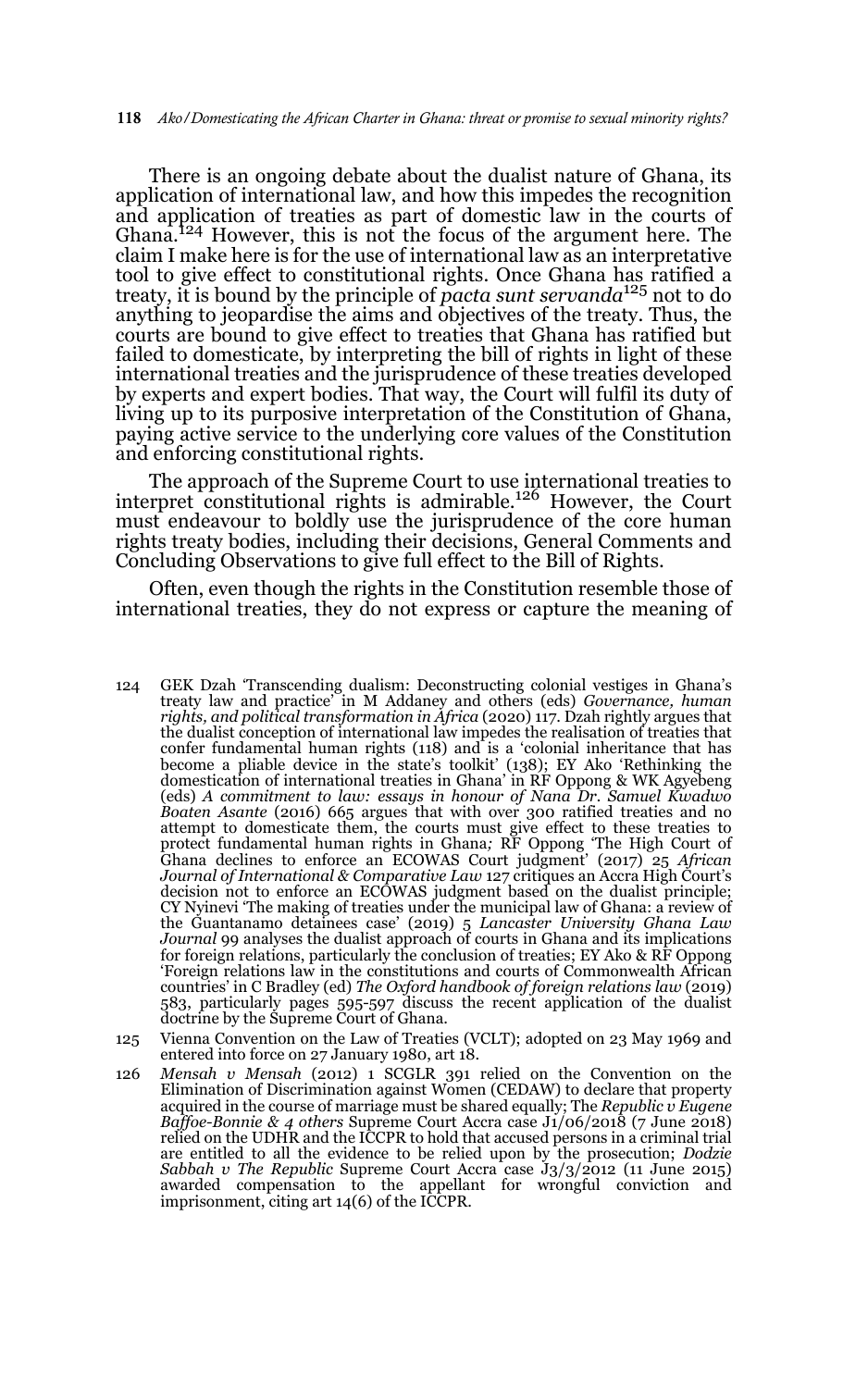those international treaties fully. Also, the provisions in international treaties are continually going through the crucible of expert judicial interpretation through the work of experts, expert bodies, and other mechanisms, and therefore have acquired a deeper meaning. It is therefore vital to look beyond treaty provisions and adopt the jurisprudence of treaty bodies to interpret constitutional rights. The courts in Ghana must act boldly as former Chief Justice Archer did when he noted that the fact that Ghana has ratified the African Charter but not domesticated it does not mean that the Court could not apply it.<sup>127</sup>

Apart from employing international law to interpret the Constitution, there is also an invitation to the Supreme Court, by the Constitution, to use foreign law to decide matters that affect the fundamental human rights of persons in Ghana.<sup>128</sup> In this regard, as a dualist common law country, Ghana has a similar colonial history as Botswana and India, retaining colonial sodomy laws at independence.<sup>129</sup> Ghana can therefore resort to the jurisprudence of  $B$ otswana<sup>130</sup> and India,<sup>131</sup> in determining equal legal protection of the law for sexual minorities.

As noted by Killander and Adjolohoun, courts with dualist traditions in Africa, more than monist systems, use international law to vindicate the rights of citizens.<sup>132</sup> Even though the courts in Ghana have sometimes relied on dualist arguments to deny the enforcement of fundamental human rights,<sup>133</sup> the predominant approach is to use international law to interpret and protect the rights of citizens.<sup>134</sup>

- 127 *NPP v Inspector General of Police* [1993-94] 2 GLR 459.
- 128 *Ghana Lotto Operators Association & Others v National Lottery Authority* (n 108).
- 129 Human Rights Watch 'This alien legacy, the origins of sodomy laws in British colonialism' (2008).
- 130 *Letsweletse Motshidiemang v Attorney General and LeGaBibo* (amicus curiae) High Court Gaborone (11 June 2019). For the jurisprudential contribution of this case in the purposive interpretation of a national constitution, limiting the role of public opinion in judicial decisions and the claim of homosexuality as 'un-African'; see T Esterhuizen 'Decriminalisation of consensual same-sex sexual acts and the Botswana Constitution: *Letsweletse Motshidiemang v The Attorney-General* (*LEGABIBO as amicus curiae*)' (2019) 19 *African Human Rights Law Journal* 843.
- 131 *Navtej Singh Johar and Others v Union of India the Secretary Ministry of Law and Justice* (n 6).
- 132 M Killander & H Adjolohoun 'International law and domestic human rights litigation in Africa: an introduction' in M Killander (ed) *International law and domestic human rights litigation in Africa* (2010) 4.
- 133 *In the Matter of Mr Chude Mba v The Republic of Ghana* Suit No HRCM/376/15 High Court Accra (2 February 2016); RF Oppong 'The High Court of Ghana declines to enforce an ECOWAS Court judgment' (2017) 25 *African Journal of International and Comparative Law* 127.
- 134 EK Quansah 'An examination of the use of international law as an interpretative tool in human rights litigation in Ghana and Botswana' in M Killander (ed) *International law and domestic human rights litigation in Africa* (2010) 37; K Appiagyei-Atua 'Ghana at 50: the place of international human rights norms in the courts' in H Bonsu and others (eds) *Ghana law since independence: history, development and prospects* (2007) 179.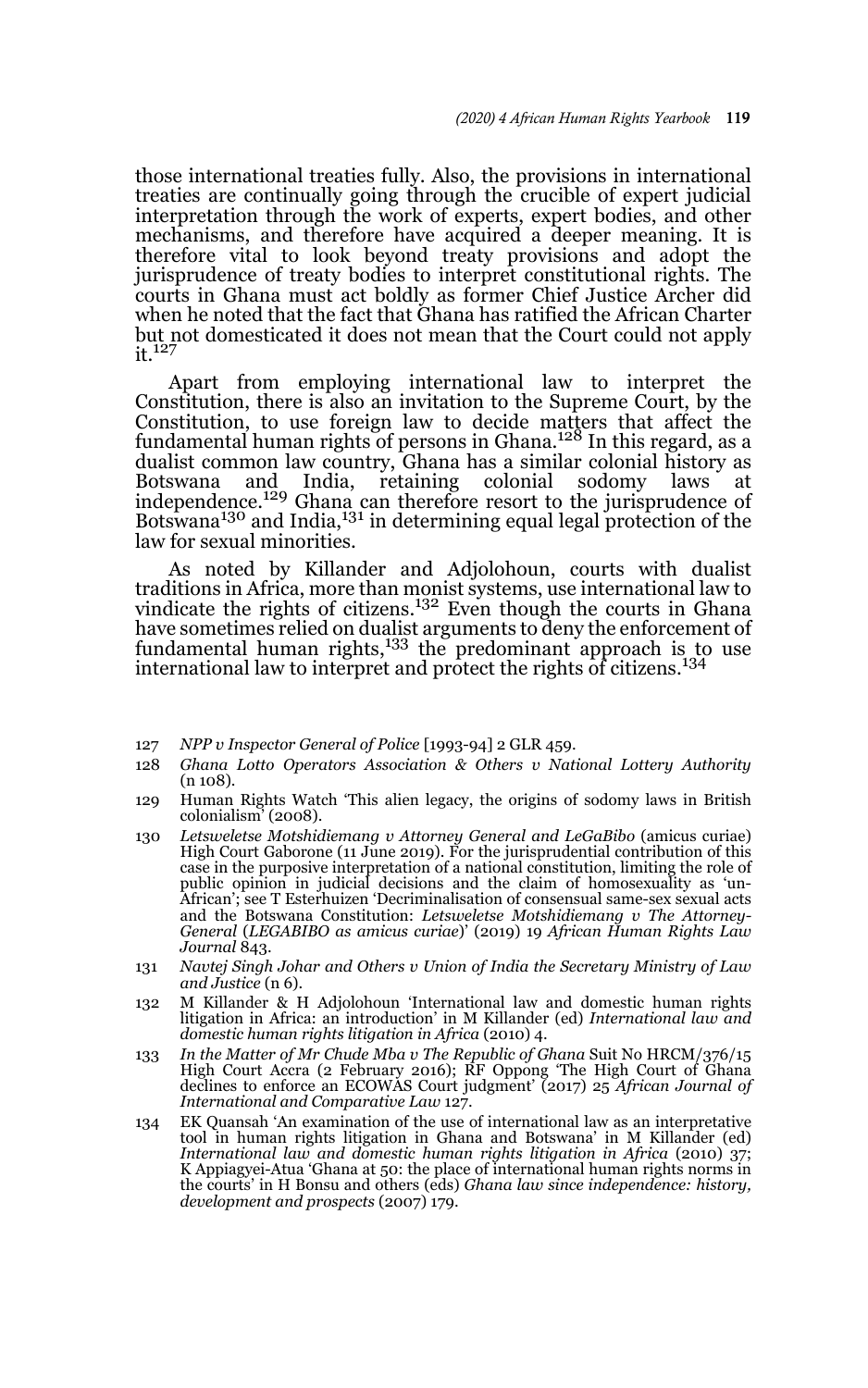Quite recently, the Supreme Court has interpreted the bill of rights in the Constitution, using the ICCPR to emphasise the right to compensation for unlawful conviction and imprisonment,<sup>135</sup> right to a fair trial<sup>136</sup> and the right to an equal portion of property acquired in the course of marriage whether the spouse, in this case, the woman, contributed financially or not.<sup>137</sup>

The arguments above do not suggest that the legislature should be avoided in the quest to decriminalise sodomy laws in Ghana and Africa.<br>As Ebobrah has convincingly argued,<sup>138</sup> this is a viable route to pursue to decriminalise consensual same-sex acts, and countries like<br>Mozambique<sup>139</sup> Seychelles,<sup>140</sup> and most recently Gabon,<sup>141</sup> have used this route. However, in Ghana, such an option is not possible. Parliamentarians often condemn same-sex relationships, denying that it existed in any culture in Ghana and called for stricter laws to punish the act.<sup>142</sup> The current speaker of Parliament has even threatened to

- 135 *Dodzie Sabbah v The Republic* [2015] Supreme Court, Accra criminal appeal no J3/3/2012.
- 136 *The Republic v Eugene Baffoe-Bonnie and 4 others* Supreme Court Accra case no J1/06/2018 (7 June 2018). Speaking about the bill of rights in the Constitution of Ghana the court noted at page 3 of the judgment 'Our Chapter 5 on Fundamental Human Rights and Freedoms is a direct incorporation of the international bill of rights based on universal human rights and freedoms contained in the UDHR. Our article 19 which reflects article 10 of the UDHR is in pari materia with article 14 of CCPR'.
- 137 *Mensah v Mensah* [2012] 1 SCGLR 391 where the Supreme Court relied on the provisions of Convention on the Elimination of Discrimination Against Women (CEDAW) to determine for the first time in Ghanaian family law jurisprudence that a woman is entitled to an equal share of property acquired in the course of marriage
- 138 ST Ebobrah 'Africanising human rights in the 21st century: gay rights, African values and the dilemma of the African legislator' (2012) 1 *International Human Rights Law Review* 110. Ebobrah argues further at page 132 that in view of the dilemma that the African Parliament faces, the courts provide the best option for decriminalisation of consensual same-sex acts in Africa.
- 139 In June 2014, the Parliament of Mozambique decriminalised law arts 70 & 71 of the penal code of 1886 that criminalised the act of persons who 'habitually practised vices against nature' through law 35/2014, which came into effect in June 2015.
- 140 In July 2016 Seychelles decriminalised section 151(a) & (c) of its 1955 penal code that criminalised 'carnal knowledge of any person against the order of nature'. See ILGA World: LR Mendos, 'State-Sponsored Homophobia 2019: Global Legislation Overview Update' (2019) 32.
- 141 'Gabon senate votes to decriminalise homosexuality' GhanaWeb African news of Monday 29 June 2020, available at https://www.ghanaweb.com/ GhanaHomePage/NewsArchive/Gabon-senate-votes-to-decriminalisehomosexuality-993622 (accessed 6 August 2020).
- 142 'Homosexuals could soon be lynched in Ghana-MP warns' http://www.ghana web.com/GhanaHomePage/NewsArchive/Homosexuals-could-soon-be-lynchedin-Ghana-MP-warns-211415 (accessed 30 June 2017); 'I will resign over amendments to accept gayism – Speaker of Parliament' Edmund Smith-Asante Graphic online 10 May 2018 available at https://www.graphic.com.gh/news/ politics/i-d-resign-than-preside-over-gay-debate-speaker-of-parliament.html (accessed 24 October 2019); 'Parliament has spoken the gay question is settled' Dr A Osei GhanaWeb 20 June 2018, available at https://www. ghanaweb.com/ GhanaHomePage/features/Parliament-has-spoken-the-gay-question-is-settled-661629 (accessed 6 August 2020).